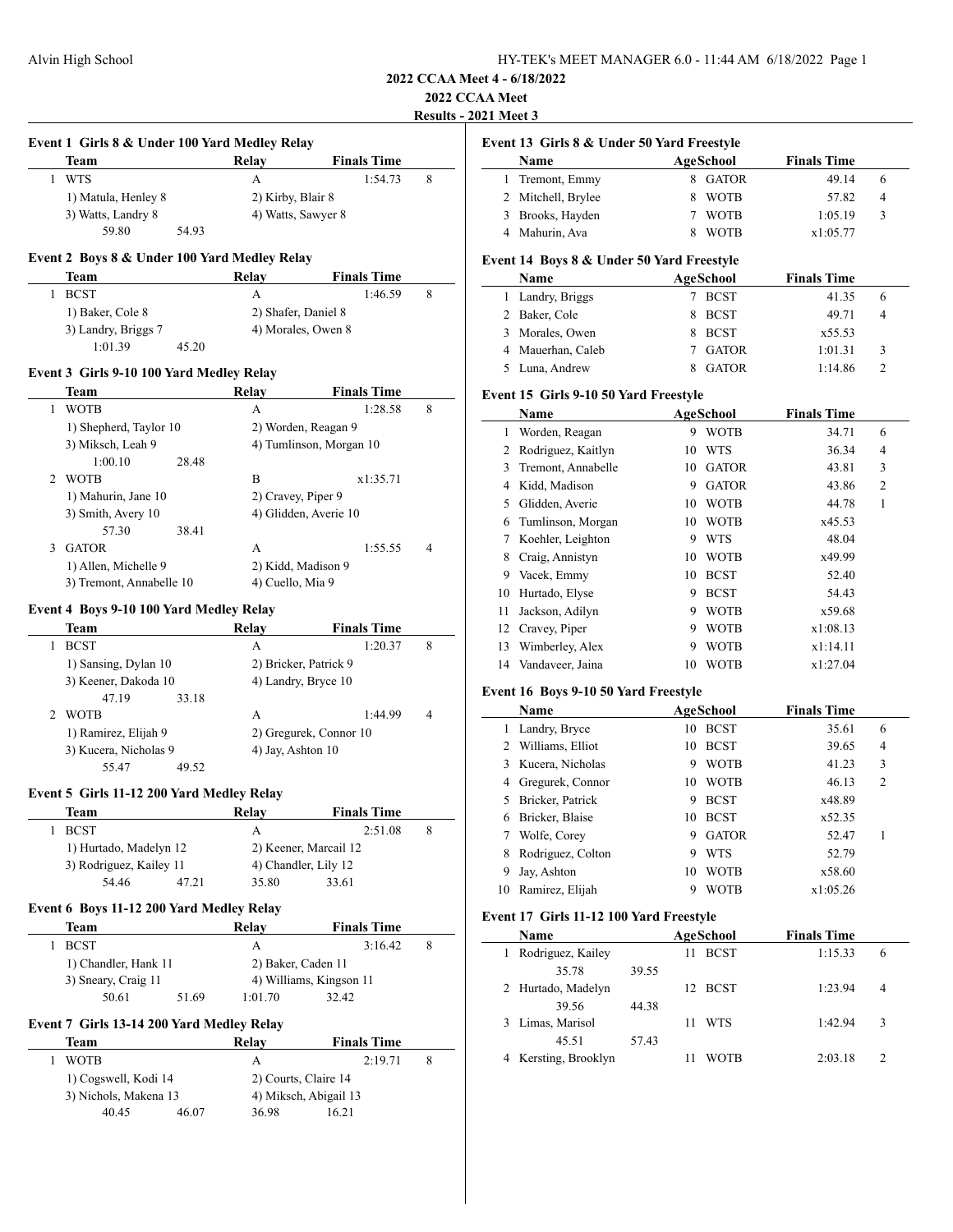# **2022 CCAA Meet**

**Results - 2021 Meet 3**

| Event 18 Boys 11-12 100 Yard Freestyle |  |  |  |
|----------------------------------------|--|--|--|
|                                        |  |  |  |

|   | <b>Name</b>        |         |    | AgeSchool   | <b>Finals Time</b> |                |
|---|--------------------|---------|----|-------------|--------------------|----------------|
| 1 | Miksch, Drew       |         | 11 | <b>WOTB</b> | 1:29.73            | 6              |
|   | 41.04              | 48.69   |    |             |                    |                |
| 2 | Quintana, Nehemiah |         | 11 | <b>BCST</b> | 1:31.61            | 4              |
|   | 46.61              | 45.00   |    |             |                    |                |
| 3 | Zarate, Xyrus      |         | 11 | <b>WTS</b>  | 1:32.12            | 3              |
|   | 45.74              | 46.38   |    |             |                    |                |
| 4 | Baker, Caden       |         | 11 | <b>BCST</b> | 1:36.32            | $\overline{2}$ |
|   | 45.94              | 50.38   |    |             |                    |                |
| 5 | Cryer, Colton      |         | 11 | <b>WOTB</b> | 1:37.71            | 1              |
|   | 45.40              | 52.31   |    |             |                    |                |
| 6 | Shepherd, Lane     |         | 12 | <b>WOTB</b> | x1:50.14           |                |
|   | 47.55              | 1:02.59 |    |             |                    |                |
|   | Ramirez, Noah      |         | 11 | WOTB        | x1:50.29           |                |
|   | 49.83              | 1:00.46 |    |             |                    |                |

## **Event 19 Girls 13-14 100 Yard Freestyle**

|   | <b>Name</b>     |       | AgeSchool |              | <b>Finals Time</b> |                |
|---|-----------------|-------|-----------|--------------|--------------------|----------------|
| 1 | Miksch, Abigail |       | 13        | <b>WOTB</b>  | 1:04.12            | 6              |
|   | 30.53           | 33.59 |           |              |                    |                |
| 2 | Benitez, Naima  |       | 14        | <b>GATOR</b> | 1:15.52            | $\overline{4}$ |
|   | 34.75           | 40.77 |           |              |                    |                |
| 3 | Cogswell, Kodi  |       | 14        | <b>WOTB</b>  | 1:17.96            | 3              |
|   | 37.57           | 40.39 |           |              |                    |                |
| 4 | Kocian, Kendall |       | 13        | WTS          | 1:21.46            | $\overline{2}$ |
|   | 37.82           | 43.64 |           |              |                    |                |
| 5 | Courts, Claire  |       | 14        | <b>WOTB</b>  | x1:30.61           |                |
|   | 42.55           | 48.06 |           |              |                    |                |
| 6 | Fontenot, Mercy |       | 13        | <b>FAST</b>  | 1:44.38            | 1              |
|   | 46.50           | 57.88 |           |              |                    |                |
| 7 | Green, Haley    |       | 13        | <b>FAST</b>  | 1:45.21            |                |
|   | 47.17           | 58.04 |           |              |                    |                |

## **Event 20 Boys 13-14 100 Yard Freestyle**

| Name                | AgeSchool | <b>Finals Time</b> |  |
|---------------------|-----------|--------------------|--|
| 1 Rodriguez, Sergio | 13 BCST   | 1:50.29            |  |
| 49.83               | 1:00.46   |                    |  |

### **Event 21 Girls 15-18 100 Yard Freestyle**

| <b>Name</b>          |       | AgeSchool         | <b>Finals Time</b> |                |
|----------------------|-------|-------------------|--------------------|----------------|
| Ryman, Nicole        |       | <b>BCST</b><br>15 | 1:03.63            | 6              |
| 30.27                | 33.36 |                   |                    |                |
| 2 Nemeth, Laurelie   |       | 16 GATOR          | 1:08.83            | $\overline{4}$ |
| 32.06                | 36.77 |                   |                    |                |
| Collins, Gracie<br>3 |       | 15 FAST           | 1:13.39            | 3              |
| 34.43                | 38.96 |                   |                    |                |
| Kirby, Sophie<br>4   |       | WTS<br>15         | 1:17.01            | 2              |
| 35.07                | 41.94 |                   |                    |                |

### **Event 22 Boys 15-18 100 Yard Freestyle**

| Name              |       | AgeSchool | <b>Finals Time</b> |  |
|-------------------|-------|-----------|--------------------|--|
| 1 Goodman, Curtis |       | 15 BCST   | 1:02.11            |  |
| 29.83             | 32.28 |           |                    |  |

|              | Name                                         | Event 23 Women 19 & Over 100 Yard Freestyle | <b>AgeSchool</b>    | <b>Finals Time</b> |                   |
|--------------|----------------------------------------------|---------------------------------------------|---------------------|--------------------|-------------------|
| 1            | Grigar, Valerie                              |                                             | 19 WTS              | 57.61              | 6                 |
|              | 27.85<br>29.76                               |                                             |                     |                    |                   |
|              |                                              |                                             |                     |                    |                   |
|              | Event 25 Girls 6 & Under 25 Yard Backstroke  |                                             |                     |                    |                   |
|              | Name                                         |                                             | <b>AgeSchool</b>    | <b>Finals Time</b> |                   |
|              | 1 Young, Ife                                 |                                             | 6 GATOR             | 26.67              | 6                 |
|              | 2 Morales, Lily                              |                                             | 6 BCST              | 35.96              | 4                 |
|              | 3 Wisdom, Julia                              |                                             | 6 GATOR             | 37.48              | 3                 |
|              | 4 Cole, Ryann                                |                                             | 6 GATOR             | x40.04             |                   |
|              | 5 Wedgman, Madilyn                           | 5                                           | <b>GATOR</b>        | x40.15             |                   |
|              | 6 Landry, Olivia                             |                                             | 5 BCST              | 52.78              | 2                 |
|              | Event 26 Boys 6 & Under 25 Yard Backstroke   |                                             |                     |                    |                   |
|              | Name                                         |                                             | <b>AgeSchool</b>    | <b>Finals Time</b> |                   |
|              | 1 Matula, Jacob                              |                                             | 6 WTS               | 29.44              | 6                 |
|              | 2 Cole, Wyatt                                |                                             | 6 GATOR             | 47.46              | 4                 |
|              | 3 Shepherd, Peyton                           |                                             | 6 WOTB              | 52.15              | 3                 |
|              | --- Bellomy, Marcus                          | 6                                           | <b>GATOR</b>        | DQ                 |                   |
|              | Did not finish on back                       |                                             |                     |                    |                   |
|              |                                              |                                             |                     |                    |                   |
|              | <b>Event 27 Girls 7-8 25 Yard Backstroke</b> |                                             |                     |                    |                   |
|              | Name                                         |                                             | <b>AgeSchool</b>    | <b>Finals Time</b> |                   |
|              | 1 Tremont, Emmy                              |                                             | 8 GATOR             | 24.70              | 6                 |
|              | 2 Sanchez, Emily                             | 8                                           | <b>GATOR</b>        | 25.34              | 4                 |
|              | 3 Mitchell, Brylee                           |                                             | 8 WOTB              | 29.15              | 3                 |
|              | 4 Watts, Sawyer                              |                                             | 8 WTS               | 29.89              | 2                 |
|              | 5 Wheeler, Alexandra                         | 8                                           | <b>GATOR</b>        | x31.04             |                   |
|              | 6 Svatek, Kynlee                             | 7                                           | <b>WTS</b>          | 33.92              | 1                 |
|              | 7 Wedgmann, Meredith                         |                                             | <b>GATOR</b>        |                    |                   |
|              |                                              | 7                                           |                     | x36.51             |                   |
|              |                                              |                                             |                     |                    |                   |
|              | Event 28 Boys 7-8 25 Yard Backstroke         |                                             |                     |                    |                   |
| 1            | Name                                         | 7                                           | AgeSchool           | <b>Finals Time</b> | 6                 |
|              | Worden, Rush                                 | 8                                           | WOTB<br><b>BCST</b> | 25.59              | 4                 |
|              | 2 Shafer, Daniel                             |                                             |                     | 25.94              |                   |
|              | 3 Baker, Cole                                |                                             | 8 BCST              | 26.99              | 3                 |
|              | 4 Ho, Jason<br>5 Guerra, Alexzander          | 7                                           | 7 GATOR             | 27.65              | 2<br>$\mathbf{1}$ |
|              |                                              |                                             | <b>GATOR</b>        | 29.22              |                   |
|              | 6 Luna, Andrew                               | 8                                           | <b>GATOR</b>        | x34.74             |                   |
| $7^{\circ}$  | Santes, Damian                               |                                             | 8 WTS               | 35.54              |                   |
| 8            | Mauerhan, Caleb                              | 7                                           | GATOR               | x36.55             |                   |
|              | 9 Santes, Adrian                             | 8                                           | <b>WTS</b>          | 41.70              |                   |
|              | 10 Covarrubias, James                        | 7                                           | <b>GATOR</b>        | x45.56             |                   |
| 11           | Hughes, Carter                               | 7                                           | <b>FAST</b>         | 58.80              |                   |
|              | --- Hughes, Kayson                           | 8                                           | FAST                | DQ                 |                   |
|              | Did not finish on back                       |                                             |                     |                    |                   |
|              | Event 29 Girls 9-10 25 Yard Backstroke       |                                             |                     |                    |                   |
|              | Name                                         |                                             | <b>AgeSchool</b>    | <b>Finals Time</b> |                   |
| $\mathbf{1}$ | Shepherd, Taylor                             |                                             | 10 WOTB             | 21.86              | 6                 |
|              | 2 Mahurin, Jane                              | 10                                          | <b>WOTB</b>         | 21.90              | 4                 |
|              | 3 Miksch, Leah                               | 9                                           | <b>WOTB</b>         | x22.49             |                   |
|              | 4 Tumlinson, Morgan                          | 10                                          | <b>WOTB</b>         | x22.87             |                   |
| 5            | Rodriguez, Kaitlyn                           | 10                                          | <b>WTS</b>          | 23.80              | 3                 |
| 6            | Tremont, Annabelle                           | 10                                          | <b>GATOR</b>        | 23.85              | 2                 |
| 7            | Shafer, Kali                                 | 10                                          | <b>BCST</b>         | 27.56              | 1                 |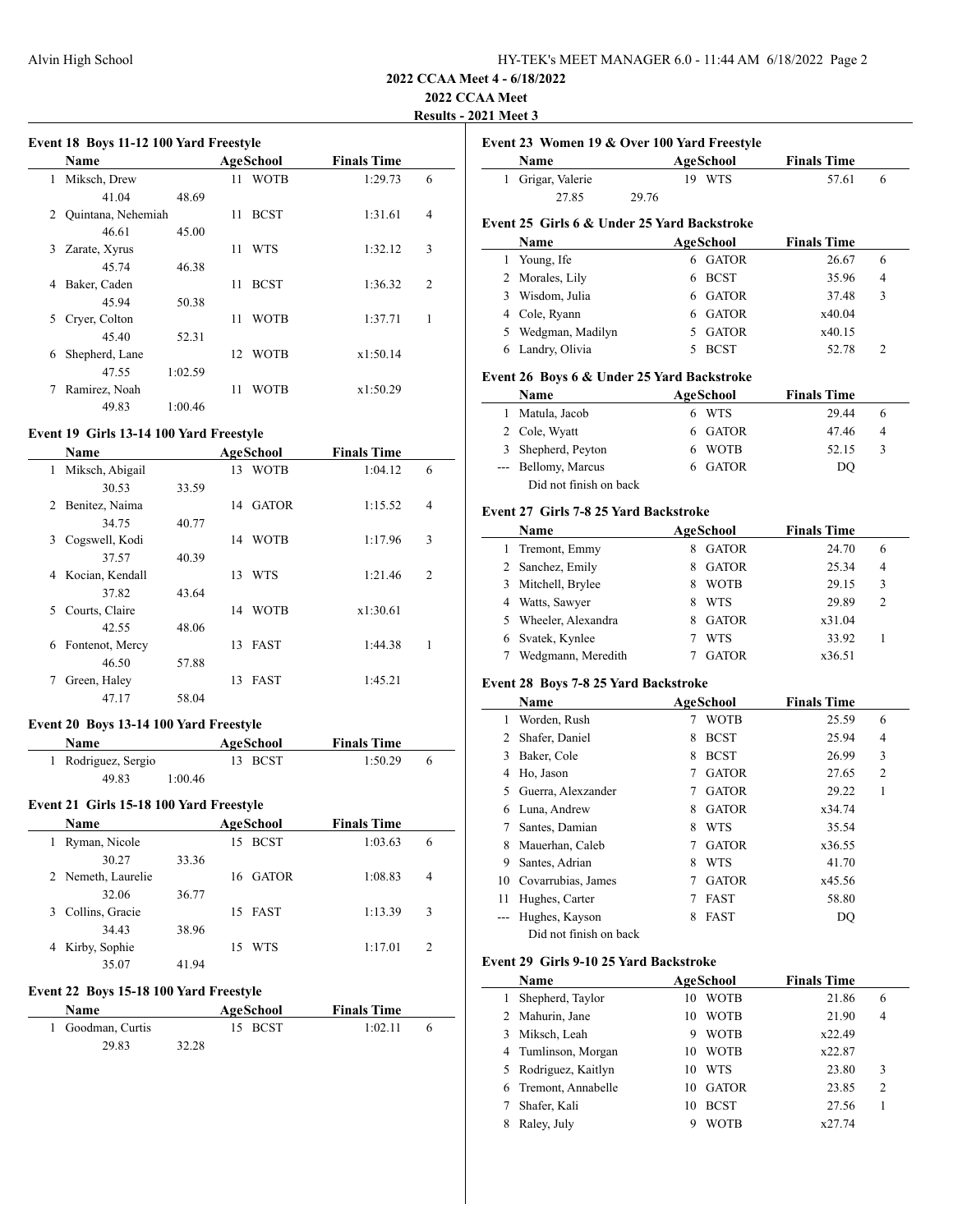### **2022 CCAA Meet**

**Results - 2021 Meet 3**

| (Event 29 Girls 9-10 25 Yard Backstroke) |    |              |                    |  |  |  |  |
|------------------------------------------|----|--------------|--------------------|--|--|--|--|
| <b>Name</b>                              |    |              | <b>Finals Time</b> |  |  |  |  |
| Cravey, Piper                            | 9  | <b>WOTB</b>  | x28.76             |  |  |  |  |
| 10 Vacek, Emmy                           | 10 | <b>BCST</b>  | 29.50              |  |  |  |  |
| Koehler, Leighton                        | 9  | <b>WTS</b>   | 29.93              |  |  |  |  |
| 12 Allen, Michelle                       | 9  | <b>GATOR</b> | 30.22              |  |  |  |  |
| Martinez, Isabella                       | 10 | <b>BCST</b>  | x31.18             |  |  |  |  |
| 14 Flores, Elizabeth                     | 9  | <b>BCST</b>  | x33.29             |  |  |  |  |
| Hawkins, Olivia<br>15.                   | 9  | <b>BCST</b>  | x34.46             |  |  |  |  |
| 16 Wimberley, Alex                       | 9  | <b>WOTB</b>  | x36.23             |  |  |  |  |
| Cuello, Mia                              |    | <b>GATOR</b> | x37.21             |  |  |  |  |
|                                          |    |              | AgeSchool          |  |  |  |  |

#### **Event 30 Boys 9-10 25 Yard Backstroke**

|    | Name               | <b>AgeSchool</b> |              | <b>Finals Time</b> |                |  |
|----|--------------------|------------------|--------------|--------------------|----------------|--|
| 1  | Keener, Dakoda     | 10               | <b>BCST</b>  | 18.70              | 6              |  |
| 2  | Landry, Bryce      | 10               | <b>BCST</b>  | 20.35              | 4              |  |
| 3  | Sansing, Dylan     | 10               | <b>BCST</b>  | x22.57             |                |  |
| 4  | Bellomy, Sean      | 10               | <b>GATOR</b> | 22.66              | 3              |  |
| 5  | Grimes, Waylon     | 10               | <b>GATOR</b> | 23.98              | $\overline{2}$ |  |
| 6  | Wheeler, Lochlan   | 10               | <b>GATOR</b> | x27.49             |                |  |
| 7  | Ramirez, Elijah    | 9                | <b>WOTB</b>  | 27.56              | 1              |  |
| 8  | Vera, Josh         | 10               | <b>WOTB</b>  | 29.66              |                |  |
| 9  | Wolfe, Corey       | 9                | <b>GATOR</b> | x29.72             |                |  |
| 10 | Mondragon, Miguel  | 10               | <b>WTS</b>   | 32.19              |                |  |
| 11 | Covarrubias, Jesse | 10               | <b>GATOR</b> | x32.47             |                |  |
| 12 | Rodriguez, Colton  | 9                | <b>WTS</b>   | 33.68              |                |  |
| 13 | Young, IsaiYay     | 9                | <b>GATOR</b> | x46.74             |                |  |
| 14 | Servan, Dylan      | 10               | WTS          | x49.90             |                |  |
| 15 | Johnston, Trace    | 9                | <b>GATOR</b> | x55.17             |                |  |

#### **Event 31 Girls 11-12 50 Yard Backstroke**

 $\overline{a}$ 

|    | <b>Name</b>               | AgeSchool          | <b>Finals Time</b> |                |
|----|---------------------------|--------------------|--------------------|----------------|
| 1  | Chandler, Lily            | <b>BCST</b><br>12  | 46.80              | 6              |
|    | Welch, Lacie              | <b>WOTB</b><br>11  | 48.06              | 4              |
|    | Ordenez-Jacobson, Jacinta | <b>GATOR</b><br>11 | 49.69              | 3              |
| 4  | Limas, Marisol            | WTS<br>11          | 52.75              | $\overline{2}$ |
|    | 5 Nelson, Laura           | <b>GATOR</b><br>11 | 56.21              |                |
| 6  | Siegel, Hunter            | <b>WOTB</b><br>11  | 59.57              |                |
|    | Kersting, Brooklyn        | <b>WOTB</b><br>11  | x1:01.14           |                |
| 8  | Fontenot, Gracie          | <b>FAST</b><br>11  | 1:07.91            |                |
| 9  | Zahradnik, Paisley        | WTS<br>12          | 1:11.07            |                |
| 10 | Rodriguez, Angelina       | WTS<br>12          | x1:18.28           |                |

### **Event 32 Boys 11-12 50 Yard Backstroke**

|                | <b>Name</b>         | AgeSchool         | <b>Finals Time</b> |                |
|----------------|---------------------|-------------------|--------------------|----------------|
|                | 1 Yarbrough, Donald | <b>WOTB</b><br>12 | 45.68              | 6              |
| $\mathfrak{D}$ | Chandler, Hank      | <b>BCST</b><br>11 | 49.15              | 4              |
| 3              | Royer, Tristan      | 12 FAST           | 51.09              | 3              |
| 4              | Ramirez, Noah       | <b>WOTB</b><br>11 | 54.57              | $\overline{2}$ |
| 5              | Cryer, Colton       | <b>WOTB</b><br>11 | x54.88             |                |
| 6              | Zarate, Xyrus       | WTS<br>11         | 55.78              |                |
|                | Quintana, Nehemiah  | <b>BCST</b><br>11 | 57.36              |                |
| 8              | Santes, Aron        | WTS<br>11         | 58.95              |                |
| 9              | Wimberley, Aiden    | <b>WOTB</b><br>11 | x1:02.16           |                |
| 10             | Blake Jr., JJ       | WOTB              | x1:03.49           |                |

|   | Event 33 Girls 13-14 50 Yard Backstroke |    |                  |                    |                |  |  |
|---|-----------------------------------------|----|------------------|--------------------|----------------|--|--|
|   | <b>Name</b>                             |    | <b>AgeSchool</b> | <b>Finals Time</b> |                |  |  |
|   | Miksch, Abigail                         | 13 | <b>WOTB</b>      | 34.36              | 6              |  |  |
|   | 2 Benitez, Naima                        | 14 | GATOR            | 38.88              | 4              |  |  |
|   | 3 Cogswell, Kodi                        | 14 | <b>WOTB</b>      | 41.44              | 3              |  |  |
|   | 4 Kocian, Kendall                       | 13 | <b>WTS</b>       | 44.54              | $\overline{2}$ |  |  |
|   | 5 Courts, Claire                        | 14 | <b>WOTB</b>      | x48.57             |                |  |  |
| 6 | Green, Haley                            | 13 | <b>FAST</b>      | 58.01              |                |  |  |
|   | Fontenot, Mercy                         |    | <b>FAST</b>      | 1:00.88            |                |  |  |

### **Event 34 Boys 13-14 50 Yard Backstroke**

| <b>Name</b>      | AgeSchool | <b>Finals Time</b> |  |
|------------------|-----------|--------------------|--|
| 1 Hillman Andrew | 13 WOTR   | 40.95              |  |

## **Event 35 Girls 15-18 50 Yard Backstroke**

| <b>Name</b>        | AgeSchool | <b>Finals Time</b> |               |
|--------------------|-----------|--------------------|---------------|
| 1 Dean, Kendall    | 16 WOTB   | 32.43              | h             |
| 2 Nemeth, Laurelie | 16 GATOR  | 35.06              | -4            |
| 3 Kirby, Sophie    | 15 WTS    | 40.66              | $\mathcal{R}$ |

### **Event 36 Boys 15-18 50 Yard Backstroke**

| Name                       | AgeSchool | <b>Finals Time</b> |  |
|----------------------------|-----------|--------------------|--|
| $\leftarrow$ O'day, Andrew | 16 GATOR  | DO                 |  |
| No touch at turn           |           |                    |  |

### **Event 39 Girls 8 & Under 25 Yard Breaststroke**

|                     | Name                                           |   | AgeSchool   | <b>Finals Time</b> |                |  |
|---------------------|------------------------------------------------|---|-------------|--------------------|----------------|--|
|                     | Brooks, Hayden                                 |   | <b>WOTB</b> | 34.49              | 6              |  |
|                     | 2 Kirby, Blair                                 | 8 | <b>WTS</b>  | 35.59              | 4              |  |
| 3                   | Mahurin, Ava                                   | 8 | <b>WOTB</b> | 36.53              | 3              |  |
| 4                   | Watts, Landry                                  | 8 | <b>WTS</b>  | 37.83              | $\overline{2}$ |  |
| 5.                  | Watts, Sawyer                                  | 8 | <b>WTS</b>  | x40.57             |                |  |
| 6                   | Matula, Charli                                 | 8 | <b>WTS</b>  | x42.79             |                |  |
|                     | --- Matula, Henley                             | 8 | <b>WTS</b>  | DQ                 |                |  |
|                     | Hands brought beyond the hipline during stroke |   |             |                    |                |  |
| $\qquad \qquad - -$ | Svatek, Kynlee                                 |   | WTS         | DO                 |                |  |
|                     | Alternating Kick                               |   |             |                    |                |  |

#### **Event 40 Boys 8 & Under 25 Yard Breaststroke**

|                                                | Name                                           |   | AgeSchool    | <b>Finals Time</b> |                |  |
|------------------------------------------------|------------------------------------------------|---|--------------|--------------------|----------------|--|
| 1.                                             | Landry, Briggs                                 |   | <b>BCST</b>  | 28.18              | 6              |  |
|                                                | 2 Worden, Rush                                 |   | <b>WOTB</b>  | 29.44              | 4              |  |
| 3                                              | Morales, Owen                                  | 8 | <b>BCST</b>  | 31.72              | 3              |  |
| 4                                              | Matula, Jacob                                  | 6 | <b>WTS</b>   | 35.74              | $\overline{c}$ |  |
| 5.                                             | Ho, Jason                                      |   | <b>GATOR</b> | 36.10              | 1              |  |
| *6                                             | Santes, Adrian                                 | 8 | <b>WTS</b>   | 36.53              |                |  |
| *6                                             | Shafer, Daniel                                 | 8 | <b>BCST</b>  | x36.53             |                |  |
|                                                | Santes, Damian                                 | 8 | <b>WTS</b>   | DO                 |                |  |
|                                                | Hands brought beyond the hipline during stroke |   |              |                    |                |  |
|                                                | Servan, Dante                                  | 8 | <b>WTS</b>   | DO                 |                |  |
| Hands brought beyond the hipline during stroke |                                                |   |              |                    |                |  |

## **Event 41 Girls 9-10 25 Yard Breaststroke**

| <b>Name</b>       | AgeSchool |              | <b>Finals Time</b> |          |
|-------------------|-----------|--------------|--------------------|----------|
| Worden, Reagan    |           | <b>WOTB</b>  | 25.68              | $\theta$ |
| 2 Smith, Avery    | 10        | <b>WOTB</b>  | 28.90              |          |
| 3 Glidden, Averie | 10        | <b>WOTB</b>  | x29.52             |          |
| Kidd. Madison     |           | <b>GATOR</b> | 29.67              |          |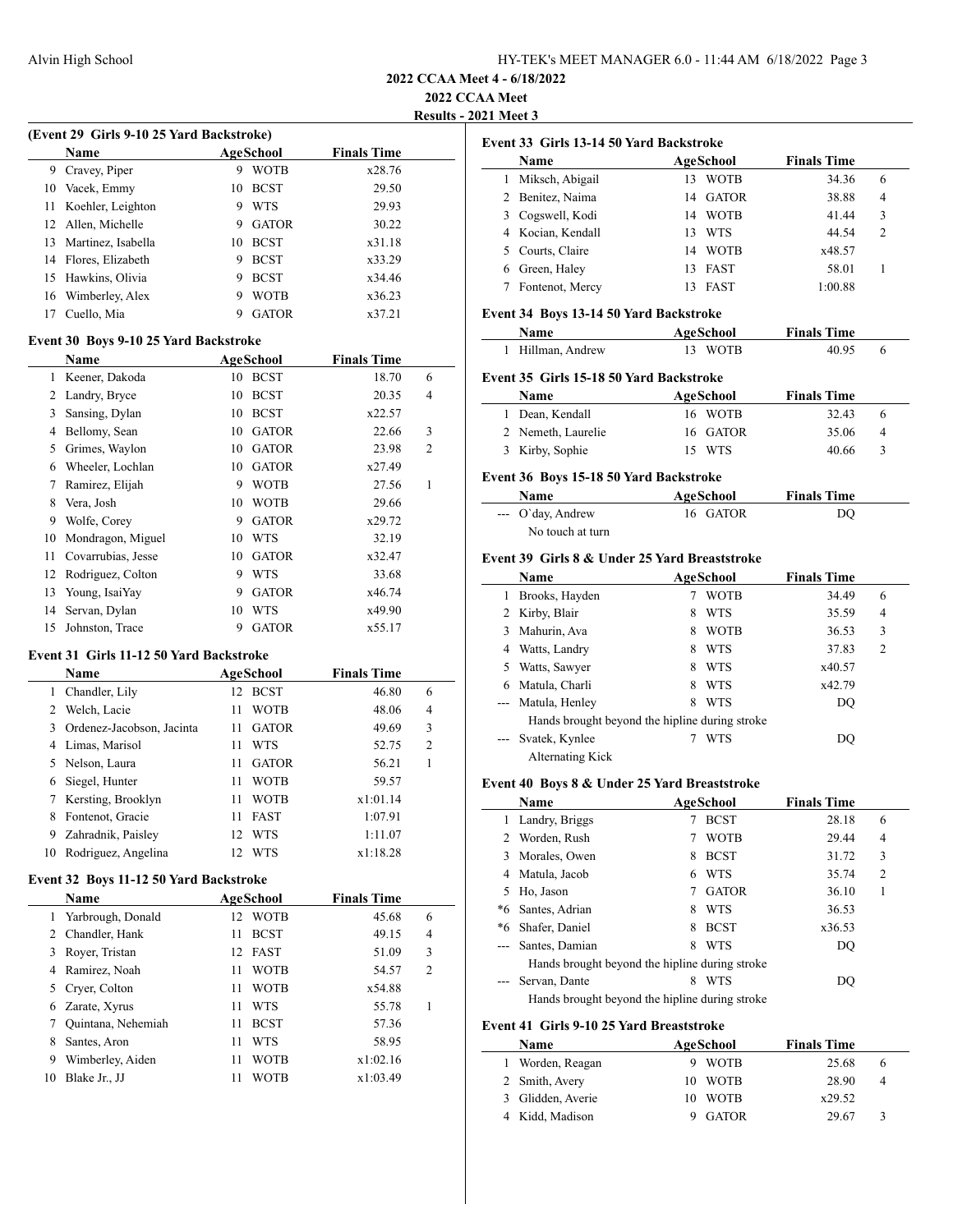## **2022 CCAA Meet**

 $\frac{1}{2}$ 

**Results - 2021 Meet 3**

|    | (Event 41 Girls 9-10 25 Yard Breaststroke)     |    |             |                    |                |
|----|------------------------------------------------|----|-------------|--------------------|----------------|
|    | <b>Name</b>                                    |    | AgeSchool   | <b>Finals Time</b> |                |
| 5  | Craig, Annistyn                                | 10 | <b>WOTB</b> | x29.85             |                |
| 6  | Tumlinson, Morgan                              | 10 | <b>WOTB</b> | x30.64             |                |
| 7  | Cravey, Piper                                  | 9  | <b>WOTB</b> | x32.18             |                |
| 8  | Flores, Elizabeth                              | 9  | <b>BCST</b> | 33.65              | $\mathfrak{D}$ |
| 9  | Jackson, Adilyn                                | 9  | <b>WOTB</b> | x33.70             |                |
| 10 | Vandaveer, Jaina                               | 10 | <b>WOTB</b> | x34.90             |                |
| 11 | Martinez, Isabella                             | 10 | <b>BCST</b> | 37.83              | 1              |
| 12 | Hurtado, Elyse                                 | 9  | <b>BCST</b> | x43.67             |                |
| 13 | Hawkins, Olivia                                | 9  | <b>BCST</b> | x45.15             |                |
|    | Raley, July                                    | 9  | <b>WOTB</b> | DQ                 |                |
|    | Hands brought beyond the hipline during stroke |    |             |                    |                |
|    | Koehler, Leighton                              | 9  | <b>WTS</b>  | DQ                 |                |
|    | Scissors kick                                  |    |             |                    |                |
|    | Hawkins, Maelee                                | 9  | <b>BCST</b> | DO                 |                |
|    | One hand touch                                 |    |             |                    |                |
|    | Shafer, Kali                                   | 10 | <b>BCST</b> | DQ                 |                |
|    | Alternating Kick                               |    |             |                    |                |
|    | Event 42 Boys 9-10 25 Yard Breaststroke        |    |             |                    |                |

#### **Event 42 Boys 9-10 25 Yard Breaststroke**

|   | <b>Name</b>             |    | AgeSchool   | <b>Finals Time</b> |                |
|---|-------------------------|----|-------------|--------------------|----------------|
|   | Kucera, Nicholas        | 9  | <b>WOTB</b> | 26.68              | 6              |
| 2 | Bricker, Patrick        | 9  | <b>BCST</b> | 27.21              | $\overline{4}$ |
| 3 | Gregurek, Connor        | 10 | <b>WOTB</b> | 28.06              | 3              |
| 4 | Landry, Bryce           | 10 | <b>BCST</b> | 28.11              | $\overline{c}$ |
| 5 | Bricker, Blaise         | 10 | <b>BCST</b> | x28.12             |                |
| 6 | Vera, Josh              | 10 | <b>WOTB</b> | x31.01             |                |
|   | Rodriguez, Colton       | 9  | WTS         | 44.84              |                |
|   | --- Servan, Dylan       | 10 | WTS         | DO                 |                |
|   | Downward butterfly kick |    |             |                    |                |
|   | Mondragon, Miguel       | 10 | WTS         | DO                 |                |
|   | Seissors kick           |    |             |                    |                |

## **Event 43 Girls 11-12 50 Yard Breaststroke**

|    | <b>Name</b>           |     | AgeSchool   | <b>Finals Time</b> |                |  |
|----|-----------------------|-----|-------------|--------------------|----------------|--|
| 1. | Hurtado, Madelyn      | 12  | <b>BCST</b> | 55.36              | 6              |  |
|    | 2 Welch, Lacie        |     | <b>WOTB</b> | 58.30              | 4              |  |
|    | 3 Kersting, Brooklyn  |     | <b>WOTB</b> | 1:05.39            | 3              |  |
|    | 4 Zahradnik, Paisley  | 12. | <b>WTS</b>  | 1:16.68            | $\overline{c}$ |  |
|    | 5 Ruiz, Autumn        |     | <b>WTS</b>  | 1:17.88            |                |  |
|    | 6 Rodriguez, Angelina | 12  | <b>WTS</b>  | x1:27.51           |                |  |
|    | --- Limas, Marisol    |     | WTS         | DO                 |                |  |
|    | Seissors kick         |     |             |                    |                |  |

## **Event 44 Boys 11-12 50 Yard Breaststroke**

| <b>Name</b> |                     | AgeSchool          | <b>Finals Time</b> |                |
|-------------|---------------------|--------------------|--------------------|----------------|
|             | Baker, Caden        | <b>BCST</b><br>11  | 48.83              | 6              |
|             | 2 Yarbrough, Donald | <b>WOTB</b><br>12. | 57.27              | $\overline{4}$ |
|             | 3 Chandler, Hank    | <b>BCST</b><br>11  | 58.08              | 3              |
|             | 4 Sneary, Craig     | <b>BCST</b><br>11  | x1:00.12           |                |
|             | 5 Stabler, Eli      | <b>WOTB</b><br>11  | 1:13.45            | 2              |
|             | 6 Shepherd, Lane    | <b>WOTB</b><br>12. | x1:15.96           |                |
|             | Santes, Aron        | WTS<br>11          | DO                 |                |
|             |                     |                    |                    |                |

Downward butterfly kick

| Event 45 Girls 13-14 50 Yard Breaststroke         |                                                                                                                                                                                                                                                                                                  |              |                                                                                                                                                                                                                                                                                                                                                                                                                                                                                                    |                                                                                                                      |
|---------------------------------------------------|--------------------------------------------------------------------------------------------------------------------------------------------------------------------------------------------------------------------------------------------------------------------------------------------------|--------------|----------------------------------------------------------------------------------------------------------------------------------------------------------------------------------------------------------------------------------------------------------------------------------------------------------------------------------------------------------------------------------------------------------------------------------------------------------------------------------------------------|----------------------------------------------------------------------------------------------------------------------|
| Name                                              |                                                                                                                                                                                                                                                                                                  | AgeSchool    | <b>Finals Time</b>                                                                                                                                                                                                                                                                                                                                                                                                                                                                                 |                                                                                                                      |
| Nichols, Makena                                   |                                                                                                                                                                                                                                                                                                  |              | 43.46                                                                                                                                                                                                                                                                                                                                                                                                                                                                                              | 6                                                                                                                    |
| 2 Dean, Brett                                     | 13                                                                                                                                                                                                                                                                                               |              | 46.87                                                                                                                                                                                                                                                                                                                                                                                                                                                                                              | 4                                                                                                                    |
| 3 Courts, Claire                                  |                                                                                                                                                                                                                                                                                                  |              | x47.71                                                                                                                                                                                                                                                                                                                                                                                                                                                                                             |                                                                                                                      |
| 4 Kocian, Kendall                                 |                                                                                                                                                                                                                                                                                                  |              | 56.55                                                                                                                                                                                                                                                                                                                                                                                                                                                                                              | 3                                                                                                                    |
| 5 Hamelmann, Elizabeth                            |                                                                                                                                                                                                                                                                                                  |              | 59.38                                                                                                                                                                                                                                                                                                                                                                                                                                                                                              | 2                                                                                                                    |
|                                                   |                                                                                                                                                                                                                                                                                                  |              |                                                                                                                                                                                                                                                                                                                                                                                                                                                                                                    |                                                                                                                      |
|                                                   |                                                                                                                                                                                                                                                                                                  |              |                                                                                                                                                                                                                                                                                                                                                                                                                                                                                                    |                                                                                                                      |
|                                                   |                                                                                                                                                                                                                                                                                                  |              |                                                                                                                                                                                                                                                                                                                                                                                                                                                                                                    | 6                                                                                                                    |
|                                                   |                                                                                                                                                                                                                                                                                                  |              |                                                                                                                                                                                                                                                                                                                                                                                                                                                                                                    | 4                                                                                                                    |
|                                                   | 13                                                                                                                                                                                                                                                                                               |              | 1:01.34                                                                                                                                                                                                                                                                                                                                                                                                                                                                                            | 3                                                                                                                    |
|                                                   |                                                                                                                                                                                                                                                                                                  |              |                                                                                                                                                                                                                                                                                                                                                                                                                                                                                                    |                                                                                                                      |
|                                                   |                                                                                                                                                                                                                                                                                                  |              |                                                                                                                                                                                                                                                                                                                                                                                                                                                                                                    |                                                                                                                      |
|                                                   |                                                                                                                                                                                                                                                                                                  |              |                                                                                                                                                                                                                                                                                                                                                                                                                                                                                                    | 6                                                                                                                    |
|                                                   |                                                                                                                                                                                                                                                                                                  |              |                                                                                                                                                                                                                                                                                                                                                                                                                                                                                                    | 4                                                                                                                    |
|                                                   |                                                                                                                                                                                                                                                                                                  |              |                                                                                                                                                                                                                                                                                                                                                                                                                                                                                                    |                                                                                                                      |
|                                                   |                                                                                                                                                                                                                                                                                                  |              |                                                                                                                                                                                                                                                                                                                                                                                                                                                                                                    |                                                                                                                      |
| Name                                              |                                                                                                                                                                                                                                                                                                  |              | <b>Finals Time</b>                                                                                                                                                                                                                                                                                                                                                                                                                                                                                 |                                                                                                                      |
| 1 Goodman, Curtis                                 |                                                                                                                                                                                                                                                                                                  |              | 37.12                                                                                                                                                                                                                                                                                                                                                                                                                                                                                              | 6                                                                                                                    |
|                                                   |                                                                                                                                                                                                                                                                                                  |              |                                                                                                                                                                                                                                                                                                                                                                                                                                                                                                    |                                                                                                                      |
|                                                   |                                                                                                                                                                                                                                                                                                  |              |                                                                                                                                                                                                                                                                                                                                                                                                                                                                                                    |                                                                                                                      |
|                                                   |                                                                                                                                                                                                                                                                                                  |              |                                                                                                                                                                                                                                                                                                                                                                                                                                                                                                    | 6                                                                                                                    |
|                                                   |                                                                                                                                                                                                                                                                                                  |              |                                                                                                                                                                                                                                                                                                                                                                                                                                                                                                    |                                                                                                                      |
|                                                   |                                                                                                                                                                                                                                                                                                  |              |                                                                                                                                                                                                                                                                                                                                                                                                                                                                                                    |                                                                                                                      |
| Name                                              |                                                                                                                                                                                                                                                                                                  |              | <b>Finals Time</b>                                                                                                                                                                                                                                                                                                                                                                                                                                                                                 |                                                                                                                      |
|                                                   |                                                                                                                                                                                                                                                                                                  |              |                                                                                                                                                                                                                                                                                                                                                                                                                                                                                                    | 6                                                                                                                    |
|                                                   |                                                                                                                                                                                                                                                                                                  |              | 30.07                                                                                                                                                                                                                                                                                                                                                                                                                                                                                              | 4                                                                                                                    |
|                                                   |                                                                                                                                                                                                                                                                                                  |              | 31.27                                                                                                                                                                                                                                                                                                                                                                                                                                                                                              | 3                                                                                                                    |
|                                                   |                                                                                                                                                                                                                                                                                                  |              | 37.97                                                                                                                                                                                                                                                                                                                                                                                                                                                                                              | $\overline{c}$                                                                                                       |
|                                                   |                                                                                                                                                                                                                                                                                                  |              | x41.96                                                                                                                                                                                                                                                                                                                                                                                                                                                                                             |                                                                                                                      |
|                                                   | 5                                                                                                                                                                                                                                                                                                | <b>GATOR</b> | DQ                                                                                                                                                                                                                                                                                                                                                                                                                                                                                                 |                                                                                                                      |
|                                                   |                                                                                                                                                                                                                                                                                                  |              |                                                                                                                                                                                                                                                                                                                                                                                                                                                                                                    |                                                                                                                      |
|                                                   |                                                                                                                                                                                                                                                                                                  | <b>WTS</b>   |                                                                                                                                                                                                                                                                                                                                                                                                                                                                                                    |                                                                                                                      |
| Svatek, Kynlee<br>$---$                           | 7                                                                                                                                                                                                                                                                                                |              | DQ                                                                                                                                                                                                                                                                                                                                                                                                                                                                                                 |                                                                                                                      |
| <b>Alternating Kick</b>                           |                                                                                                                                                                                                                                                                                                  |              |                                                                                                                                                                                                                                                                                                                                                                                                                                                                                                    |                                                                                                                      |
| --- Wisdom, Julia                                 |                                                                                                                                                                                                                                                                                                  | 6 GATOR      | DQ                                                                                                                                                                                                                                                                                                                                                                                                                                                                                                 |                                                                                                                      |
| One hand touch                                    |                                                                                                                                                                                                                                                                                                  |              |                                                                                                                                                                                                                                                                                                                                                                                                                                                                                                    |                                                                                                                      |
| Watts, Landry                                     | 8.                                                                                                                                                                                                                                                                                               | WTS          | DQ                                                                                                                                                                                                                                                                                                                                                                                                                                                                                                 |                                                                                                                      |
| <b>Alternating Kick</b>                           |                                                                                                                                                                                                                                                                                                  |              |                                                                                                                                                                                                                                                                                                                                                                                                                                                                                                    |                                                                                                                      |
|                                                   |                                                                                                                                                                                                                                                                                                  |              |                                                                                                                                                                                                                                                                                                                                                                                                                                                                                                    |                                                                                                                      |
| Event 52 Boys 8 & Under 25 Yard Butterfly<br>Name |                                                                                                                                                                                                                                                                                                  | AgeSchool    | <b>Finals Time</b>                                                                                                                                                                                                                                                                                                                                                                                                                                                                                 |                                                                                                                      |
| 1 Landry, Briggs                                  |                                                                                                                                                                                                                                                                                                  | 7 BCST       | 26.02                                                                                                                                                                                                                                                                                                                                                                                                                                                                                              | 6                                                                                                                    |
| 2 Matula, Jacob                                   |                                                                                                                                                                                                                                                                                                  | 6 WTS        | 32.94                                                                                                                                                                                                                                                                                                                                                                                                                                                                                              | 4                                                                                                                    |
| 3 Guerra, Alexzander                              |                                                                                                                                                                                                                                                                                                  | 7 GATOR      | 34.01                                                                                                                                                                                                                                                                                                                                                                                                                                                                                              | 3                                                                                                                    |
| 4 Santes, Damian                                  |                                                                                                                                                                                                                                                                                                  | 8 WTS        | 46.40                                                                                                                                                                                                                                                                                                                                                                                                                                                                                              | 2                                                                                                                    |
| 5 Santes, Adrian                                  |                                                                                                                                                                                                                                                                                                  | 8 WTS        | x49.32                                                                                                                                                                                                                                                                                                                                                                                                                                                                                             |                                                                                                                      |
|                                                   |                                                                                                                                                                                                                                                                                                  | 6 GATOR      | DQ                                                                                                                                                                                                                                                                                                                                                                                                                                                                                                 |                                                                                                                      |
| --- Bellomy, Marcus<br>Non-simultaneous arms      |                                                                                                                                                                                                                                                                                                  |              |                                                                                                                                                                                                                                                                                                                                                                                                                                                                                                    |                                                                                                                      |
|                                                   | Name<br>1 Hillman, Andrew<br>2 Flores, Gernaro<br>3 Case, Chris<br>Name<br>1 Ryman, Nicole<br>2 Myers, Kelsie<br>Name<br>1 Hughes, Chris<br>1 Matula, Henley<br>2 Tremont, Emmy<br>3 Kirby, Blair<br>4 Sanchez, Emily<br>5 Wedgmann, Meredith<br>--- Wedgman, Madilyn<br><b>Alternating Kick</b> | 13           | 13 WOTB<br>WOTB<br>14 WOTB<br>13 WTS<br>13 GATOR<br>Event 46 Boys 13-14 50 Yard Breaststroke<br>AgeSchool<br>13 WOTB<br><b>BCST</b><br><b>BCST</b><br>Event 47 Girls 15-18 50 Yard Breaststroke<br>AgeSchool<br>15 BCST<br>15 FAST<br>Event 48 Boys 15-18 50 Yard Breaststroke<br><b>AgeSchool</b><br>15 BCST<br>Event 50 Men 19 & Over 50 Yard Breaststroke<br>AgeSchool<br>33 FAST<br>Event 51 Girls 8 & Under 25 Yard Butterfly<br>AgeSchool<br>8 WTS<br>8 GATOR<br>8 WTS<br>8 GATOR<br>7 GATOR | <b>Finals Time</b><br>49.20<br>49.72<br><b>Finals Time</b><br>37.83<br>40.83<br><b>Finals Time</b><br>34.71<br>26.03 |

| Name                 | AgeSchool | <b>Finals Time</b> |          |  |
|----------------------|-----------|--------------------|----------|--|
| Mahurin, Jane        | 10 WOTB   | 22.78              | $\theta$ |  |
| 2 Smith, Avery       | 10 WOTB   | 23.53              | 4        |  |
| 3 Miksch, Leah       | 9 WOTB    | x23.70             |          |  |
| 4 Tremont, Annabelle | 10 GATOR  | 26.38              | 3        |  |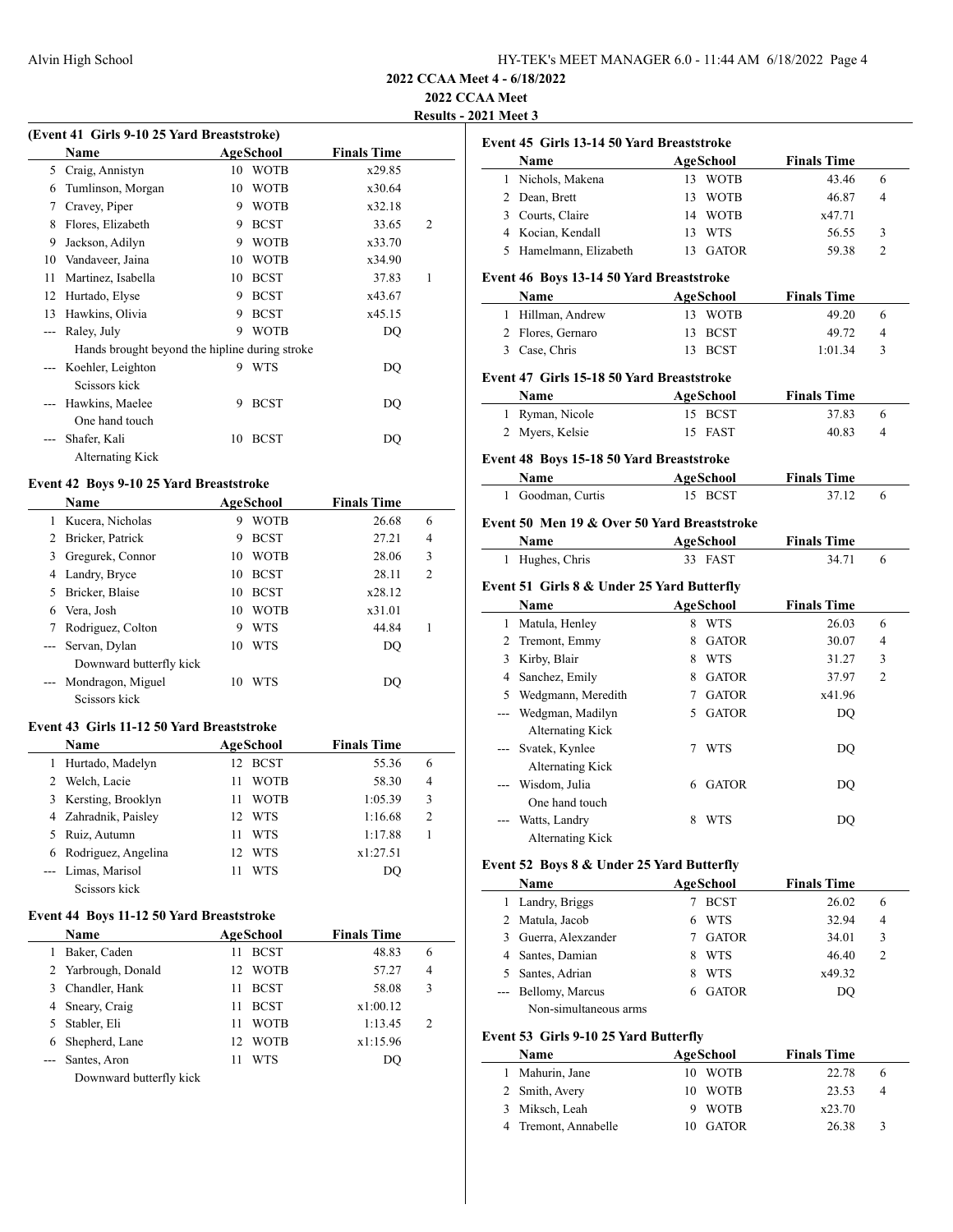| HY-TEK's MEET MANAGER 6.0 - 11:44 AM 6/18/2022 Page 5 |  |  |
|-------------------------------------------------------|--|--|
|-------------------------------------------------------|--|--|

**2022 CCAA Meet**

**Results** - 2021 Meet 3

|   |                                                    |                      |                    | ZUZZ<br><b>Results</b> |
|---|----------------------------------------------------|----------------------|--------------------|------------------------|
|   | (Event 53 Girls 9-10 25 Yard Butterfly)            |                      |                    |                        |
|   | Name                                               | AgeSchool            | <b>Finals Time</b> |                        |
|   | --- Allen, Michelle                                | 9 GATOR              | DO                 |                        |
|   | Non-simultaneous arms                              |                      |                    |                        |
|   | Event 54 Boys 9-10 25 Yard Butterfly               |                      |                    |                        |
|   | Name                                               | AgeSchool            | <b>Finals Time</b> |                        |
|   | 1 Williams, Elliot                                 | 10 BCST              | 19.09              | 6                      |
|   | 2 Keener, Dakoda                                   | 10 BCST              | 19.52              | 4                      |
|   | 3 Bellomy, Sean                                    | 10 GATOR             | 26.68              | 3                      |
|   | 4 Jay, Ashton                                      | 10 WOTB              | 38.97              | 2                      |
|   | 5 Mondragon, Miguel                                | 10 WTS               | 40.04              | 1                      |
|   | --- Servan, Dylan                                  | 10 WTS               | DQ                 |                        |
|   | Alternating Kick                                   |                      |                    |                        |
|   | Event 55 Girls 11-12 50 Yard Butterfly             |                      |                    |                        |
|   | Name                                               | <b>AgeSchool</b>     | <b>Finals Time</b> |                        |
|   | 1 Keener, Marcail                                  | 12 BCST              | 36.18              | 6                      |
|   | 2 Chandler, Lily                                   | 12 BCST              | 42.56              | 4                      |
|   | 3 Rodriguez, Kailey                                | 11 BCST              | x42.78             |                        |
|   | 21:40.00                                           |                      |                    |                        |
|   | 4 Hurtado, Madelyn                                 | 12 BCST              | x49.50             |                        |
|   | 5 Ruiz, Autumn                                     | 11 -<br><b>WTS</b>   | 54.17              | 3                      |
|   | 6 Ordenez-Jacobson, Jacinta                        | <b>GATOR</b><br>11 - | 58.83              | 2                      |
|   | --- Nelson, Laura                                  | <b>GATOR</b><br>11   | DQ                 |                        |
|   | Alternating Kick                                   |                      |                    |                        |
|   | --- Zahradnik, Paisley                             | 12<br>WTS            | DQ                 |                        |
|   | Non-simultaneous arms                              |                      |                    |                        |
|   | --- Vincent, Jules                                 | 12 BCST              | DQ                 |                        |
|   | 335:33:20.00                                       |                      |                    |                        |
|   | Event 56 Boys 11-12 50 Yard Butterfly              |                      |                    |                        |
|   | Name                                               | <b>AgeSchool</b>     | <b>Finals Time</b> |                        |
|   | 1 Williams, Kingson                                | 11 BCST              | 48.33              | 6                      |
|   | 2 Santes, Aron                                     | 11 -<br><b>WTS</b>   | 1:01.14            | 4                      |
|   | 3 Zarate, Xyrus                                    | 11 WTS               | 1:04.56            | 3                      |
|   | Event 57 Girls 13-14 50 Yard Butterfly             |                      |                    |                        |
|   | Name                                               | AgeSchool            | <b>Finals Time</b> |                        |
| 1 | Hamelmann, Elizabeth                               | 13 GATOR             | 40.72              | 6                      |
|   | Event 58 Boys 13-14 50 Yard Butterfly              |                      |                    |                        |
|   | <b>Name</b>                                        | <b>AgeSchool</b>     | <b>Finals Time</b> |                        |
|   | 1 Rodriguez, Sergio                                | 13 BCST              | 34.77              | 6                      |
|   |                                                    |                      |                    |                        |
|   | Event 59 Girls 15-18 50 Yard Butterfly<br>Name     | <b>AgeSchool</b>     | <b>Finals Time</b> |                        |
| 1 | Dean, Kendall                                      | 16 WOTB              | 33.76              | 6                      |
|   | 2 Collins, Gracie                                  | 15 FAST              | 36.19              | 4                      |
|   | 3 Kirby, Sophie                                    | 15 WTS               | 40.67              | 3                      |
|   |                                                    |                      |                    |                        |
|   | Event 63 Girls 6 & Under 25 Yard Freestyle<br>Name | <b>AgeSchool</b>     | <b>Finals Time</b> |                        |
|   | 1 Young, Ife                                       | 6 GATOR              | 30.39              | 6                      |
|   | 2 Wisdom, Julia                                    | <b>GATOR</b><br>6    | 33.53              | 4                      |
|   | 3 Wedgman, Madilyn                                 | 5 GATOR              | x35.86             |                        |
|   | 4 Morales, Lily                                    | 6 BCST               | 40.31              | 3                      |
| 5 | Landry, Olivia                                     | <b>BCST</b><br>5     | 47.47              | 2                      |
|   |                                                    |                      |                    |                        |
| 6 | Cole, Ryann                                        | 6 GATOR              | x51.79             |                        |

| Event 64 Boys 6 & Under 25 Yard Freestyle<br><b>AgeSchool</b><br><b>Finals Time</b><br>Name<br>Matula, Jacob<br>6 WTS<br>29.77<br>6<br>$\mathbf{1}$<br>2 Bellomy, Marcus<br><b>GATOR</b><br>39.40<br>4<br>6<br>3 Shepherd, Peyton<br>6 WOTB<br>44.77<br>3<br>$\overline{c}$<br>4 Flores, Marco<br>6 BCST<br>45.84<br>5 Cole, Wyatt<br><b>GATOR</b><br>48.45<br>1<br>6<br>Event 65 Girls 7-8 25 Yard Freestyle<br>Name<br><b>AgeSchool</b><br><b>Finals Time</b><br>Matula, Henley<br>8 WTS<br>21.99<br>6<br>1<br>2 Kirby, Blair<br>22.46<br>4<br><b>WTS</b><br>8.<br>3 Watts, Sawyer<br>x23.64<br>8 WTS<br>4 Watts, Landry<br>x24.10<br>8 WTS<br>Sanchez, Emily<br>24.49<br>3<br>5<br><b>GATOR</b><br>8<br>6 Mitchell, Brylee<br>8 WOTB<br>25.32<br>2<br>Wheeler, Alexandra<br><b>GATOR</b><br>26.08<br>1<br>7<br>8<br>Matula, Charli<br>8 WTS<br>8<br>x27.53<br>9 Brooks, Hayden<br>7 WOTB<br>28.44<br>10 Wedgmann, Meredith<br>7 GATOR<br>x29.15<br>Mahurin, Ava<br>11<br>8 WOTB<br>x31.10<br>Svatek, Kynlee<br>7<br>WTS<br>x33.44<br>12<br>Event 66 Boys 7-8 25 Yard Freestyle<br><b>AgeSchool</b><br><b>Finals Time</b><br>Name<br>1 Worden, Rush<br>7 WOTB<br>20.30<br>6<br>2 Shafer, Daniel<br>8<br><b>BCST</b><br>22.07<br>4<br>3 Baker, Cole<br>8 BCST<br>22.75<br>3<br>4 Morales, Owen<br>x24.10<br>8 BCST<br>Guerra, Alexzander<br><b>GATOR</b><br>5<br>25.33<br>2<br>7<br>6 Ho, Jason<br><b>GATOR</b><br>7<br>26.32<br>1<br><b>GATOR</b><br>Mauerhan, Caleb<br>x26.77<br>7<br>7<br>8<br>Santes, Adrian<br>8 WTS<br>31.01<br>9 Luna, Andrew<br>8 GATOR<br>x31.02<br>10 Santes, Damian<br>8 WTS<br>33.13<br>Covarrubias, James<br>11<br>7 GATOR<br>x38.82<br>12<br>Hughes, Carter<br>7<br><b>FAST</b><br>45.80<br>Hughes, Kayson<br>13<br>8<br><b>FAST</b><br>46.41<br>Event 67 Girls 9-10 25 Yard Freestyle<br>Name<br>AgeSchool<br><b>Finals Time</b><br>10 WTS<br>Rodriguez, Kaitlyn<br>18.04<br>6<br>$\mathbf{1}$<br>Smith, Avery<br>18.54<br>4<br>$\overline{2}$<br>10 WOTB<br>Shepherd, Taylor<br>$\mathbf{3}$<br>10 WOTB<br>19.42<br>3<br>Glidden, Averie<br>10 WOTB<br>4<br>x19.60<br>Miksch, Leah<br>9 WOTB<br>5<br>x20.38<br>6 Koehler, Leighton<br>9 WTS<br>21.94<br>2<br>Shafer, Kali<br>10 BCST<br>1<br>$\tau$<br>21.99<br>8<br>Flores, Elizabeth<br>9 BCST<br>23.06<br>9 Vacek, Emmy<br>10 BCST<br>x23.68<br>Craig, Annistyn<br>10 WOTB<br>x25.63<br>10<br>11<br>Jackson, Adilyn<br>9 WOTB<br>x25.68<br>12<br>Raley, July<br>9 WOTB<br>x27.05<br>Wimberley, Alex<br>9 WOTB<br>x31.43<br>13<br>14<br>Cuello, Mia<br><b>GATOR</b><br>33.23<br>9<br>Martinez, Isabella<br><b>BCST</b><br>15<br>x33.38<br>10 | 7 | Hurtado, Charlotte | 6 BCST | x52.87 |  |
|---------------------------------------------------------------------------------------------------------------------------------------------------------------------------------------------------------------------------------------------------------------------------------------------------------------------------------------------------------------------------------------------------------------------------------------------------------------------------------------------------------------------------------------------------------------------------------------------------------------------------------------------------------------------------------------------------------------------------------------------------------------------------------------------------------------------------------------------------------------------------------------------------------------------------------------------------------------------------------------------------------------------------------------------------------------------------------------------------------------------------------------------------------------------------------------------------------------------------------------------------------------------------------------------------------------------------------------------------------------------------------------------------------------------------------------------------------------------------------------------------------------------------------------------------------------------------------------------------------------------------------------------------------------------------------------------------------------------------------------------------------------------------------------------------------------------------------------------------------------------------------------------------------------------------------------------------------------------------------------------------------------------------------------------------------------------------------------------------------------------------------------------------------------------------------------------------------------------------------------------------------------------------------------------------------------------------------------------------------------------------------------------------------------------------------------------------------------------------------------------------------------------------------------------------------------------------------------------------------------------------------|---|--------------------|--------|--------|--|
|                                                                                                                                                                                                                                                                                                                                                                                                                                                                                                                                                                                                                                                                                                                                                                                                                                                                                                                                                                                                                                                                                                                                                                                                                                                                                                                                                                                                                                                                                                                                                                                                                                                                                                                                                                                                                                                                                                                                                                                                                                                                                                                                                                                                                                                                                                                                                                                                                                                                                                                                                                                                                                 |   |                    |        |        |  |
|                                                                                                                                                                                                                                                                                                                                                                                                                                                                                                                                                                                                                                                                                                                                                                                                                                                                                                                                                                                                                                                                                                                                                                                                                                                                                                                                                                                                                                                                                                                                                                                                                                                                                                                                                                                                                                                                                                                                                                                                                                                                                                                                                                                                                                                                                                                                                                                                                                                                                                                                                                                                                                 |   |                    |        |        |  |
|                                                                                                                                                                                                                                                                                                                                                                                                                                                                                                                                                                                                                                                                                                                                                                                                                                                                                                                                                                                                                                                                                                                                                                                                                                                                                                                                                                                                                                                                                                                                                                                                                                                                                                                                                                                                                                                                                                                                                                                                                                                                                                                                                                                                                                                                                                                                                                                                                                                                                                                                                                                                                                 |   |                    |        |        |  |
|                                                                                                                                                                                                                                                                                                                                                                                                                                                                                                                                                                                                                                                                                                                                                                                                                                                                                                                                                                                                                                                                                                                                                                                                                                                                                                                                                                                                                                                                                                                                                                                                                                                                                                                                                                                                                                                                                                                                                                                                                                                                                                                                                                                                                                                                                                                                                                                                                                                                                                                                                                                                                                 |   |                    |        |        |  |
|                                                                                                                                                                                                                                                                                                                                                                                                                                                                                                                                                                                                                                                                                                                                                                                                                                                                                                                                                                                                                                                                                                                                                                                                                                                                                                                                                                                                                                                                                                                                                                                                                                                                                                                                                                                                                                                                                                                                                                                                                                                                                                                                                                                                                                                                                                                                                                                                                                                                                                                                                                                                                                 |   |                    |        |        |  |
|                                                                                                                                                                                                                                                                                                                                                                                                                                                                                                                                                                                                                                                                                                                                                                                                                                                                                                                                                                                                                                                                                                                                                                                                                                                                                                                                                                                                                                                                                                                                                                                                                                                                                                                                                                                                                                                                                                                                                                                                                                                                                                                                                                                                                                                                                                                                                                                                                                                                                                                                                                                                                                 |   |                    |        |        |  |
|                                                                                                                                                                                                                                                                                                                                                                                                                                                                                                                                                                                                                                                                                                                                                                                                                                                                                                                                                                                                                                                                                                                                                                                                                                                                                                                                                                                                                                                                                                                                                                                                                                                                                                                                                                                                                                                                                                                                                                                                                                                                                                                                                                                                                                                                                                                                                                                                                                                                                                                                                                                                                                 |   |                    |        |        |  |
|                                                                                                                                                                                                                                                                                                                                                                                                                                                                                                                                                                                                                                                                                                                                                                                                                                                                                                                                                                                                                                                                                                                                                                                                                                                                                                                                                                                                                                                                                                                                                                                                                                                                                                                                                                                                                                                                                                                                                                                                                                                                                                                                                                                                                                                                                                                                                                                                                                                                                                                                                                                                                                 |   |                    |        |        |  |
|                                                                                                                                                                                                                                                                                                                                                                                                                                                                                                                                                                                                                                                                                                                                                                                                                                                                                                                                                                                                                                                                                                                                                                                                                                                                                                                                                                                                                                                                                                                                                                                                                                                                                                                                                                                                                                                                                                                                                                                                                                                                                                                                                                                                                                                                                                                                                                                                                                                                                                                                                                                                                                 |   |                    |        |        |  |
|                                                                                                                                                                                                                                                                                                                                                                                                                                                                                                                                                                                                                                                                                                                                                                                                                                                                                                                                                                                                                                                                                                                                                                                                                                                                                                                                                                                                                                                                                                                                                                                                                                                                                                                                                                                                                                                                                                                                                                                                                                                                                                                                                                                                                                                                                                                                                                                                                                                                                                                                                                                                                                 |   |                    |        |        |  |
|                                                                                                                                                                                                                                                                                                                                                                                                                                                                                                                                                                                                                                                                                                                                                                                                                                                                                                                                                                                                                                                                                                                                                                                                                                                                                                                                                                                                                                                                                                                                                                                                                                                                                                                                                                                                                                                                                                                                                                                                                                                                                                                                                                                                                                                                                                                                                                                                                                                                                                                                                                                                                                 |   |                    |        |        |  |
|                                                                                                                                                                                                                                                                                                                                                                                                                                                                                                                                                                                                                                                                                                                                                                                                                                                                                                                                                                                                                                                                                                                                                                                                                                                                                                                                                                                                                                                                                                                                                                                                                                                                                                                                                                                                                                                                                                                                                                                                                                                                                                                                                                                                                                                                                                                                                                                                                                                                                                                                                                                                                                 |   |                    |        |        |  |
|                                                                                                                                                                                                                                                                                                                                                                                                                                                                                                                                                                                                                                                                                                                                                                                                                                                                                                                                                                                                                                                                                                                                                                                                                                                                                                                                                                                                                                                                                                                                                                                                                                                                                                                                                                                                                                                                                                                                                                                                                                                                                                                                                                                                                                                                                                                                                                                                                                                                                                                                                                                                                                 |   |                    |        |        |  |
|                                                                                                                                                                                                                                                                                                                                                                                                                                                                                                                                                                                                                                                                                                                                                                                                                                                                                                                                                                                                                                                                                                                                                                                                                                                                                                                                                                                                                                                                                                                                                                                                                                                                                                                                                                                                                                                                                                                                                                                                                                                                                                                                                                                                                                                                                                                                                                                                                                                                                                                                                                                                                                 |   |                    |        |        |  |
|                                                                                                                                                                                                                                                                                                                                                                                                                                                                                                                                                                                                                                                                                                                                                                                                                                                                                                                                                                                                                                                                                                                                                                                                                                                                                                                                                                                                                                                                                                                                                                                                                                                                                                                                                                                                                                                                                                                                                                                                                                                                                                                                                                                                                                                                                                                                                                                                                                                                                                                                                                                                                                 |   |                    |        |        |  |
|                                                                                                                                                                                                                                                                                                                                                                                                                                                                                                                                                                                                                                                                                                                                                                                                                                                                                                                                                                                                                                                                                                                                                                                                                                                                                                                                                                                                                                                                                                                                                                                                                                                                                                                                                                                                                                                                                                                                                                                                                                                                                                                                                                                                                                                                                                                                                                                                                                                                                                                                                                                                                                 |   |                    |        |        |  |
|                                                                                                                                                                                                                                                                                                                                                                                                                                                                                                                                                                                                                                                                                                                                                                                                                                                                                                                                                                                                                                                                                                                                                                                                                                                                                                                                                                                                                                                                                                                                                                                                                                                                                                                                                                                                                                                                                                                                                                                                                                                                                                                                                                                                                                                                                                                                                                                                                                                                                                                                                                                                                                 |   |                    |        |        |  |
|                                                                                                                                                                                                                                                                                                                                                                                                                                                                                                                                                                                                                                                                                                                                                                                                                                                                                                                                                                                                                                                                                                                                                                                                                                                                                                                                                                                                                                                                                                                                                                                                                                                                                                                                                                                                                                                                                                                                                                                                                                                                                                                                                                                                                                                                                                                                                                                                                                                                                                                                                                                                                                 |   |                    |        |        |  |
|                                                                                                                                                                                                                                                                                                                                                                                                                                                                                                                                                                                                                                                                                                                                                                                                                                                                                                                                                                                                                                                                                                                                                                                                                                                                                                                                                                                                                                                                                                                                                                                                                                                                                                                                                                                                                                                                                                                                                                                                                                                                                                                                                                                                                                                                                                                                                                                                                                                                                                                                                                                                                                 |   |                    |        |        |  |
|                                                                                                                                                                                                                                                                                                                                                                                                                                                                                                                                                                                                                                                                                                                                                                                                                                                                                                                                                                                                                                                                                                                                                                                                                                                                                                                                                                                                                                                                                                                                                                                                                                                                                                                                                                                                                                                                                                                                                                                                                                                                                                                                                                                                                                                                                                                                                                                                                                                                                                                                                                                                                                 |   |                    |        |        |  |
|                                                                                                                                                                                                                                                                                                                                                                                                                                                                                                                                                                                                                                                                                                                                                                                                                                                                                                                                                                                                                                                                                                                                                                                                                                                                                                                                                                                                                                                                                                                                                                                                                                                                                                                                                                                                                                                                                                                                                                                                                                                                                                                                                                                                                                                                                                                                                                                                                                                                                                                                                                                                                                 |   |                    |        |        |  |
|                                                                                                                                                                                                                                                                                                                                                                                                                                                                                                                                                                                                                                                                                                                                                                                                                                                                                                                                                                                                                                                                                                                                                                                                                                                                                                                                                                                                                                                                                                                                                                                                                                                                                                                                                                                                                                                                                                                                                                                                                                                                                                                                                                                                                                                                                                                                                                                                                                                                                                                                                                                                                                 |   |                    |        |        |  |
|                                                                                                                                                                                                                                                                                                                                                                                                                                                                                                                                                                                                                                                                                                                                                                                                                                                                                                                                                                                                                                                                                                                                                                                                                                                                                                                                                                                                                                                                                                                                                                                                                                                                                                                                                                                                                                                                                                                                                                                                                                                                                                                                                                                                                                                                                                                                                                                                                                                                                                                                                                                                                                 |   |                    |        |        |  |
|                                                                                                                                                                                                                                                                                                                                                                                                                                                                                                                                                                                                                                                                                                                                                                                                                                                                                                                                                                                                                                                                                                                                                                                                                                                                                                                                                                                                                                                                                                                                                                                                                                                                                                                                                                                                                                                                                                                                                                                                                                                                                                                                                                                                                                                                                                                                                                                                                                                                                                                                                                                                                                 |   |                    |        |        |  |
|                                                                                                                                                                                                                                                                                                                                                                                                                                                                                                                                                                                                                                                                                                                                                                                                                                                                                                                                                                                                                                                                                                                                                                                                                                                                                                                                                                                                                                                                                                                                                                                                                                                                                                                                                                                                                                                                                                                                                                                                                                                                                                                                                                                                                                                                                                                                                                                                                                                                                                                                                                                                                                 |   |                    |        |        |  |
|                                                                                                                                                                                                                                                                                                                                                                                                                                                                                                                                                                                                                                                                                                                                                                                                                                                                                                                                                                                                                                                                                                                                                                                                                                                                                                                                                                                                                                                                                                                                                                                                                                                                                                                                                                                                                                                                                                                                                                                                                                                                                                                                                                                                                                                                                                                                                                                                                                                                                                                                                                                                                                 |   |                    |        |        |  |
|                                                                                                                                                                                                                                                                                                                                                                                                                                                                                                                                                                                                                                                                                                                                                                                                                                                                                                                                                                                                                                                                                                                                                                                                                                                                                                                                                                                                                                                                                                                                                                                                                                                                                                                                                                                                                                                                                                                                                                                                                                                                                                                                                                                                                                                                                                                                                                                                                                                                                                                                                                                                                                 |   |                    |        |        |  |
|                                                                                                                                                                                                                                                                                                                                                                                                                                                                                                                                                                                                                                                                                                                                                                                                                                                                                                                                                                                                                                                                                                                                                                                                                                                                                                                                                                                                                                                                                                                                                                                                                                                                                                                                                                                                                                                                                                                                                                                                                                                                                                                                                                                                                                                                                                                                                                                                                                                                                                                                                                                                                                 |   |                    |        |        |  |
|                                                                                                                                                                                                                                                                                                                                                                                                                                                                                                                                                                                                                                                                                                                                                                                                                                                                                                                                                                                                                                                                                                                                                                                                                                                                                                                                                                                                                                                                                                                                                                                                                                                                                                                                                                                                                                                                                                                                                                                                                                                                                                                                                                                                                                                                                                                                                                                                                                                                                                                                                                                                                                 |   |                    |        |        |  |
|                                                                                                                                                                                                                                                                                                                                                                                                                                                                                                                                                                                                                                                                                                                                                                                                                                                                                                                                                                                                                                                                                                                                                                                                                                                                                                                                                                                                                                                                                                                                                                                                                                                                                                                                                                                                                                                                                                                                                                                                                                                                                                                                                                                                                                                                                                                                                                                                                                                                                                                                                                                                                                 |   |                    |        |        |  |
|                                                                                                                                                                                                                                                                                                                                                                                                                                                                                                                                                                                                                                                                                                                                                                                                                                                                                                                                                                                                                                                                                                                                                                                                                                                                                                                                                                                                                                                                                                                                                                                                                                                                                                                                                                                                                                                                                                                                                                                                                                                                                                                                                                                                                                                                                                                                                                                                                                                                                                                                                                                                                                 |   |                    |        |        |  |
|                                                                                                                                                                                                                                                                                                                                                                                                                                                                                                                                                                                                                                                                                                                                                                                                                                                                                                                                                                                                                                                                                                                                                                                                                                                                                                                                                                                                                                                                                                                                                                                                                                                                                                                                                                                                                                                                                                                                                                                                                                                                                                                                                                                                                                                                                                                                                                                                                                                                                                                                                                                                                                 |   |                    |        |        |  |
|                                                                                                                                                                                                                                                                                                                                                                                                                                                                                                                                                                                                                                                                                                                                                                                                                                                                                                                                                                                                                                                                                                                                                                                                                                                                                                                                                                                                                                                                                                                                                                                                                                                                                                                                                                                                                                                                                                                                                                                                                                                                                                                                                                                                                                                                                                                                                                                                                                                                                                                                                                                                                                 |   |                    |        |        |  |
|                                                                                                                                                                                                                                                                                                                                                                                                                                                                                                                                                                                                                                                                                                                                                                                                                                                                                                                                                                                                                                                                                                                                                                                                                                                                                                                                                                                                                                                                                                                                                                                                                                                                                                                                                                                                                                                                                                                                                                                                                                                                                                                                                                                                                                                                                                                                                                                                                                                                                                                                                                                                                                 |   |                    |        |        |  |
|                                                                                                                                                                                                                                                                                                                                                                                                                                                                                                                                                                                                                                                                                                                                                                                                                                                                                                                                                                                                                                                                                                                                                                                                                                                                                                                                                                                                                                                                                                                                                                                                                                                                                                                                                                                                                                                                                                                                                                                                                                                                                                                                                                                                                                                                                                                                                                                                                                                                                                                                                                                                                                 |   |                    |        |        |  |
|                                                                                                                                                                                                                                                                                                                                                                                                                                                                                                                                                                                                                                                                                                                                                                                                                                                                                                                                                                                                                                                                                                                                                                                                                                                                                                                                                                                                                                                                                                                                                                                                                                                                                                                                                                                                                                                                                                                                                                                                                                                                                                                                                                                                                                                                                                                                                                                                                                                                                                                                                                                                                                 |   |                    |        |        |  |
|                                                                                                                                                                                                                                                                                                                                                                                                                                                                                                                                                                                                                                                                                                                                                                                                                                                                                                                                                                                                                                                                                                                                                                                                                                                                                                                                                                                                                                                                                                                                                                                                                                                                                                                                                                                                                                                                                                                                                                                                                                                                                                                                                                                                                                                                                                                                                                                                                                                                                                                                                                                                                                 |   |                    |        |        |  |
|                                                                                                                                                                                                                                                                                                                                                                                                                                                                                                                                                                                                                                                                                                                                                                                                                                                                                                                                                                                                                                                                                                                                                                                                                                                                                                                                                                                                                                                                                                                                                                                                                                                                                                                                                                                                                                                                                                                                                                                                                                                                                                                                                                                                                                                                                                                                                                                                                                                                                                                                                                                                                                 |   |                    |        |        |  |
|                                                                                                                                                                                                                                                                                                                                                                                                                                                                                                                                                                                                                                                                                                                                                                                                                                                                                                                                                                                                                                                                                                                                                                                                                                                                                                                                                                                                                                                                                                                                                                                                                                                                                                                                                                                                                                                                                                                                                                                                                                                                                                                                                                                                                                                                                                                                                                                                                                                                                                                                                                                                                                 |   |                    |        |        |  |
|                                                                                                                                                                                                                                                                                                                                                                                                                                                                                                                                                                                                                                                                                                                                                                                                                                                                                                                                                                                                                                                                                                                                                                                                                                                                                                                                                                                                                                                                                                                                                                                                                                                                                                                                                                                                                                                                                                                                                                                                                                                                                                                                                                                                                                                                                                                                                                                                                                                                                                                                                                                                                                 |   |                    |        |        |  |
|                                                                                                                                                                                                                                                                                                                                                                                                                                                                                                                                                                                                                                                                                                                                                                                                                                                                                                                                                                                                                                                                                                                                                                                                                                                                                                                                                                                                                                                                                                                                                                                                                                                                                                                                                                                                                                                                                                                                                                                                                                                                                                                                                                                                                                                                                                                                                                                                                                                                                                                                                                                                                                 |   |                    |        |        |  |
|                                                                                                                                                                                                                                                                                                                                                                                                                                                                                                                                                                                                                                                                                                                                                                                                                                                                                                                                                                                                                                                                                                                                                                                                                                                                                                                                                                                                                                                                                                                                                                                                                                                                                                                                                                                                                                                                                                                                                                                                                                                                                                                                                                                                                                                                                                                                                                                                                                                                                                                                                                                                                                 |   |                    |        |        |  |
|                                                                                                                                                                                                                                                                                                                                                                                                                                                                                                                                                                                                                                                                                                                                                                                                                                                                                                                                                                                                                                                                                                                                                                                                                                                                                                                                                                                                                                                                                                                                                                                                                                                                                                                                                                                                                                                                                                                                                                                                                                                                                                                                                                                                                                                                                                                                                                                                                                                                                                                                                                                                                                 |   |                    |        |        |  |
|                                                                                                                                                                                                                                                                                                                                                                                                                                                                                                                                                                                                                                                                                                                                                                                                                                                                                                                                                                                                                                                                                                                                                                                                                                                                                                                                                                                                                                                                                                                                                                                                                                                                                                                                                                                                                                                                                                                                                                                                                                                                                                                                                                                                                                                                                                                                                                                                                                                                                                                                                                                                                                 |   |                    |        |        |  |
|                                                                                                                                                                                                                                                                                                                                                                                                                                                                                                                                                                                                                                                                                                                                                                                                                                                                                                                                                                                                                                                                                                                                                                                                                                                                                                                                                                                                                                                                                                                                                                                                                                                                                                                                                                                                                                                                                                                                                                                                                                                                                                                                                                                                                                                                                                                                                                                                                                                                                                                                                                                                                                 |   |                    |        |        |  |
|                                                                                                                                                                                                                                                                                                                                                                                                                                                                                                                                                                                                                                                                                                                                                                                                                                                                                                                                                                                                                                                                                                                                                                                                                                                                                                                                                                                                                                                                                                                                                                                                                                                                                                                                                                                                                                                                                                                                                                                                                                                                                                                                                                                                                                                                                                                                                                                                                                                                                                                                                                                                                                 |   |                    |        |        |  |
|                                                                                                                                                                                                                                                                                                                                                                                                                                                                                                                                                                                                                                                                                                                                                                                                                                                                                                                                                                                                                                                                                                                                                                                                                                                                                                                                                                                                                                                                                                                                                                                                                                                                                                                                                                                                                                                                                                                                                                                                                                                                                                                                                                                                                                                                                                                                                                                                                                                                                                                                                                                                                                 |   |                    |        |        |  |
|                                                                                                                                                                                                                                                                                                                                                                                                                                                                                                                                                                                                                                                                                                                                                                                                                                                                                                                                                                                                                                                                                                                                                                                                                                                                                                                                                                                                                                                                                                                                                                                                                                                                                                                                                                                                                                                                                                                                                                                                                                                                                                                                                                                                                                                                                                                                                                                                                                                                                                                                                                                                                                 |   |                    |        |        |  |
|                                                                                                                                                                                                                                                                                                                                                                                                                                                                                                                                                                                                                                                                                                                                                                                                                                                                                                                                                                                                                                                                                                                                                                                                                                                                                                                                                                                                                                                                                                                                                                                                                                                                                                                                                                                                                                                                                                                                                                                                                                                                                                                                                                                                                                                                                                                                                                                                                                                                                                                                                                                                                                 |   |                    |        |        |  |
|                                                                                                                                                                                                                                                                                                                                                                                                                                                                                                                                                                                                                                                                                                                                                                                                                                                                                                                                                                                                                                                                                                                                                                                                                                                                                                                                                                                                                                                                                                                                                                                                                                                                                                                                                                                                                                                                                                                                                                                                                                                                                                                                                                                                                                                                                                                                                                                                                                                                                                                                                                                                                                 |   |                    |        |        |  |
|                                                                                                                                                                                                                                                                                                                                                                                                                                                                                                                                                                                                                                                                                                                                                                                                                                                                                                                                                                                                                                                                                                                                                                                                                                                                                                                                                                                                                                                                                                                                                                                                                                                                                                                                                                                                                                                                                                                                                                                                                                                                                                                                                                                                                                                                                                                                                                                                                                                                                                                                                                                                                                 |   |                    |        |        |  |
|                                                                                                                                                                                                                                                                                                                                                                                                                                                                                                                                                                                                                                                                                                                                                                                                                                                                                                                                                                                                                                                                                                                                                                                                                                                                                                                                                                                                                                                                                                                                                                                                                                                                                                                                                                                                                                                                                                                                                                                                                                                                                                                                                                                                                                                                                                                                                                                                                                                                                                                                                                                                                                 |   |                    |        |        |  |
|                                                                                                                                                                                                                                                                                                                                                                                                                                                                                                                                                                                                                                                                                                                                                                                                                                                                                                                                                                                                                                                                                                                                                                                                                                                                                                                                                                                                                                                                                                                                                                                                                                                                                                                                                                                                                                                                                                                                                                                                                                                                                                                                                                                                                                                                                                                                                                                                                                                                                                                                                                                                                                 |   |                    |        |        |  |
|                                                                                                                                                                                                                                                                                                                                                                                                                                                                                                                                                                                                                                                                                                                                                                                                                                                                                                                                                                                                                                                                                                                                                                                                                                                                                                                                                                                                                                                                                                                                                                                                                                                                                                                                                                                                                                                                                                                                                                                                                                                                                                                                                                                                                                                                                                                                                                                                                                                                                                                                                                                                                                 |   |                    |        |        |  |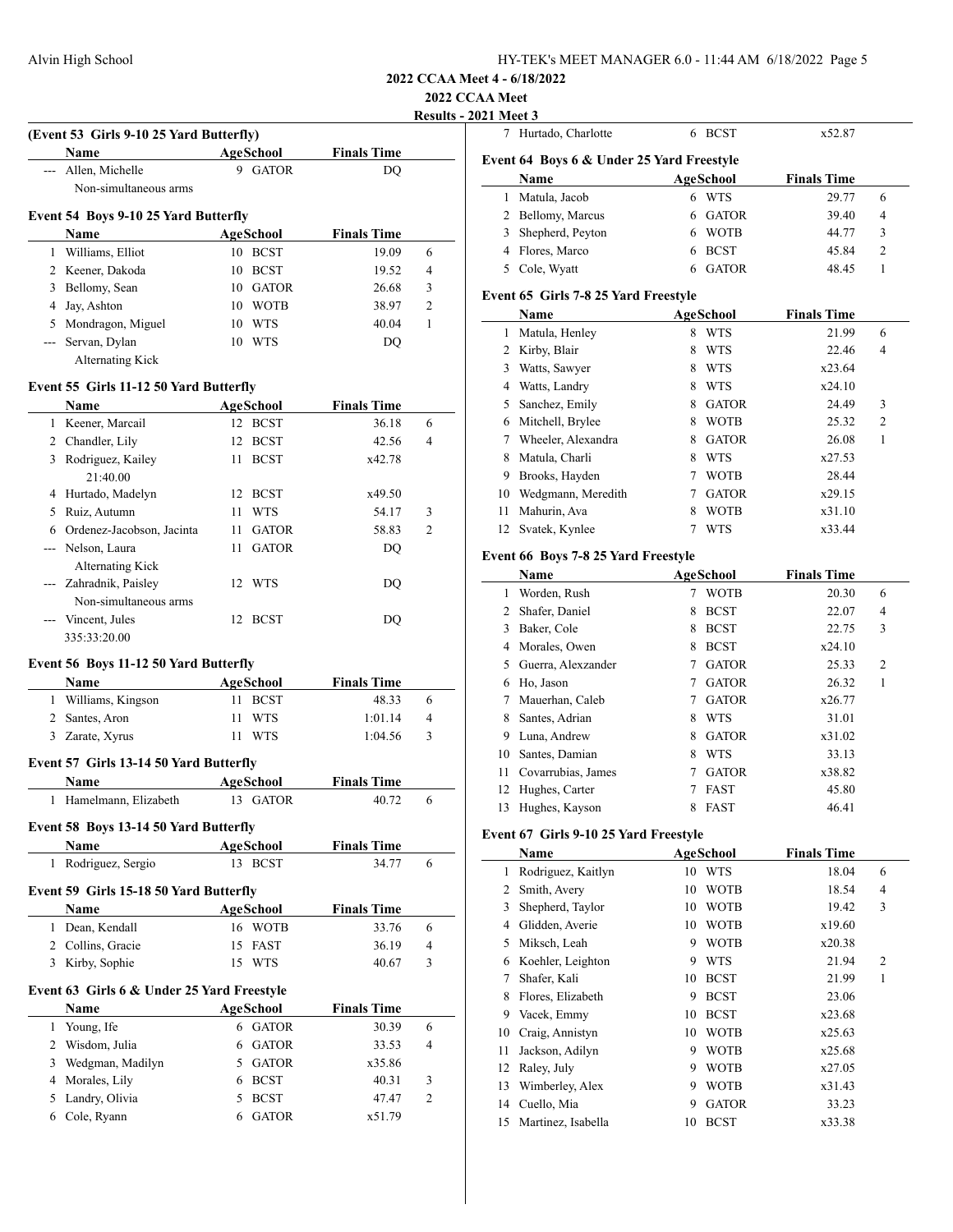**2022 CCAA Meet**

|    | (Event 67 Girls 9-10 25 Yard Freestyle)     |                      |                       |                    |                | Results - 2021 Meet 3<br>13 Blal |
|----|---------------------------------------------|----------------------|-----------------------|--------------------|----------------|----------------------------------|
|    | Name                                        |                      |                       | <b>Finals Time</b> |                | 14<br>Wir                        |
|    | 16 Vandaveer, Jaina                         | AgeSchool<br>10 WOTB |                       | x33.88             |                | 15 Stal                          |
|    | 17 Allen, Michelle                          | 9                    | <b>GATOR</b>          | 34.49              |                |                                  |
|    | --- Hawkins, Maelee                         | 9                    | <b>BCST</b>           | DQ                 |                | Event 71                         |
|    | False start                                 |                      |                       |                    |                | Nai                              |
|    |                                             |                      |                       |                    |                | Mik<br>$\mathbf{1}$              |
|    | Event 68 Boys 9-10 25 Yard Freestyle        |                      |                       |                    |                | 2<br>N <sub>ic</sub>             |
|    | <b>Name</b>                                 | AgeSchool            |                       | <b>Finals Time</b> |                | 3<br>Ben                         |
|    | 1 Sansing, Dylan                            | 10 BCST              |                       | 17.58              | 6              | 4 Koc                            |
|    | 2 Grimes, Waylon                            | 10 GATOR             |                       | 19.73              | 4              | 5<br>Dea                         |
|    | 3 Gregurek, Connor                          | 10 WOTB              |                       | 21.30              | 3              | 6<br>Cog                         |
|    | 4 Wolfe, Corey                              |                      | 9 GATOR               | 21.65              | $\overline{2}$ | 7<br>Gre                         |
|    | 5 Bricker, Blaise                           | 10 BCST              |                       | 21.71              | $\mathbf{1}$   | 8<br>Fon                         |
|    | 6 Wheeler, Lochlan                          |                      | 10 GATOR              | x22.10             |                | Event 72                         |
|    | 7 Rodriguez, Colton                         | 9 WTS                |                       | 23.25              |                | Nai                              |
|    | 8 Ramirez, Elijah                           | 9                    | <b>WOTB</b>           | 23.54              |                | 1 Flor                           |
|    | 9 Bricker, Patrick                          | 9                    | <b>BCST</b>           | x24.36             |                | 2 Cas                            |
| 10 | Jay, Ashton                                 | 10 WOTB              |                       | x25.64             |                |                                  |
| 11 | Vera, Josh                                  | 10 WOTB              |                       | x29.82             |                | Event 73                         |
| 12 | Mondragon, Miguel                           | 10 WTS               |                       | 31.16              |                | Nai                              |
|    | 13 Covarrubias, Jesse                       | 10                   | <b>GATOR</b>          | x32.17             |                | 1<br>Nen                         |
| 14 | Servan, Dylan                               | 10                   | <b>WTS</b>            | x34.64             |                | 2<br>Col                         |
| 15 | Johnston, Trace                             | 9                    | <b>GATOR</b>          | x36.56             |                | 3<br>Kirl                        |
| 16 | Young, IsaiYay                              | 9                    | <b>GATOR</b>          | x39.74             |                | 4<br><b>My</b>                   |
|    |                                             |                      |                       |                    |                |                                  |
|    | Event 69 Girls 11-12 50 Yard Freestyle      |                      |                       |                    |                | Event 74                         |
|    | Name                                        | AgeSchool            |                       | <b>Finals Time</b> |                | Nai                              |
|    | 1 Keener, Marcail                           | 12 BCST              |                       | 30.38              | 6<br>4         | $1$ Goc                          |
|    | 2 Rodriguez, Kailey                         | 11 BCST              |                       | 33.38              |                | $2$ O'd                          |
|    | 3 Chandler, Lily                            | 12 BCST              |                       | x35.42             |                | Event 75                         |
|    | 4 Rodriguez, Angelina                       | 12 WTS               |                       | 40.33              | 3              | Na <sub>1</sub>                  |
|    | 5 Welch, Lacie                              | 11 WOTB              |                       | 40.37              | 2              | 1 Grig                           |
|    | 6 Ruiz, Autumn                              | 11                   | <b>WTS</b>            | 42.23              | 1              |                                  |
|    | 7 Limas, Marisol                            | 11 WTS               |                       | x44.40             |                | Event 76                         |
|    | 300:33:20.00<br>8 Ordenez-Jacobson, Jacinta |                      |                       | 45.43              |                | Nai                              |
|    | 9 Nelson, Laura                             | 11<br>11             | GATOR<br><b>GATOR</b> | 46.98              |                | 1 Hug                            |
|    |                                             | 11 WOTB              |                       |                    |                | Event 79                         |
|    | 10 Siegel, Hunter                           |                      |                       | 48.02              |                | Na                               |
| 11 | 3:20.00<br>Fontenot, Gracie                 | 11 FAST              |                       | 57.94              |                | 1<br>Wo <sub>1</sub>             |
|    | 28:20.00                                    |                      |                       |                    |                |                                  |
|    | 12 Zahradnik, Paisley                       | 12 WTS               |                       | x58.71             |                | Mal<br>2                         |
|    |                                             |                      |                       |                    |                |                                  |
|    | Event 70 Boys 11-12 50 Yard Freestyle       |                      |                       |                    |                | 3 She                            |
|    | Name                                        | <b>AgeSchool</b>     |                       | <b>Finals Time</b> |                |                                  |
|    | 1 Sneary, Craig                             | 11                   | <b>BCST</b>           | 36.43              | 6              |                                  |
|    | 2 Williams, Kingson                         | 11                   | <b>BCST</b>           | 39.39              | 4              | Event 80                         |
|    | 3 Baker, Caden                              | 11                   | <b>BCST</b>           | x40.63             |                | Na                               |
|    | 4 Chandler, Hank                            | 11 BCST              |                       | x42.05             |                | 1 Kee                            |
|    | 5 Royer, Tristan                            | 12 FAST              |                       | 42.64              | 3              |                                  |
|    | 6 Cryer, Colton                             | 11 WOTB              |                       | 42.77              | 2              | 2 Kuc                            |
| 7  | Miksch, Drew                                | 11                   | WOTB                  | 42.88              | 1              |                                  |
| 8  | Quintana, Nehemiah                          | 11                   | <b>BCST</b>           | x43.32             |                | San                              |
| 9. | Zarate, Xyrus                               | 11                   | <b>WTS</b>            | 43.97              |                | A                                |
|    |                                             |                      |                       |                    |                |                                  |
| 10 | Shepherd, Lane                              | 12 WOTB              |                       | x44.57             |                |                                  |
| 11 | Santes, Aron                                | 11                   | <b>WTS</b>            | 45.90              |                |                                  |

| 13           | Blake Jr., JJ                              | 11<br>WOTB           | x53.76             |        |
|--------------|--------------------------------------------|----------------------|--------------------|--------|
| 14           | Wimberley, Aiden                           | 11<br>WOTB           | x1:01.06           |        |
| 15           | Stabler, Eli                               | 11<br><b>WOTB</b>    | x1:09.56           |        |
|              |                                            |                      |                    |        |
|              | Event 71 Girls 13-14 50 Yard Freestyle     |                      |                    |        |
|              | Name                                       | AgeSchool<br>13 WOTB | <b>Finals Time</b> |        |
| 1            | Miksch, Abigail<br>2 Nichols, Makena       | 13<br><b>WOTB</b>    | 28.47              | 6<br>4 |
|              |                                            |                      | 30.98              |        |
|              | 3 Benitez, Naima                           | 14 GATOR             | 33.57              | 3      |
|              | 4 Kocian, Kendall                          | 13 WTS               | 34.30              | 2      |
|              | 5 Dean, Brett                              | 13 WOTB              | x36.41             |        |
|              | 6 Cogswell, Kodi                           | 14 WOTB              | x36.45             |        |
|              | 7 Green, Haley                             | 13 FAST              | 45.46              | 1      |
| 8            | Fontenot, Mercy                            | 13 FAST              | 51.00              |        |
|              | Event 72 Boys 13-14 50 Yard Freestyle      |                      |                    |        |
|              | Name                                       | AgeSchool            | <b>Finals Time</b> |        |
| 1            | Flores, Gernaro                            | 13 BCST              | 34.66              | 6      |
|              | 2 Case, Chris                              | 13 BCST              | 43.47              | 4      |
|              |                                            |                      |                    |        |
|              | Event 73 Girls 15-18 50 Yard Freestyle     |                      |                    |        |
|              | Name                                       | AgeSchool            | <b>Finals Time</b> |        |
|              | 1 Nemeth, Laurelie                         | 16 GATOR             | 29.91              | 6      |
|              | 2 Collins, Gracie                          | 15 FAST              | 33.67              | 4      |
|              | 3 Kirby, Sophie                            | 15 WTS               | 34.41              | 3      |
|              | 4 Myers, Kelsie                            | 15 FAST              | 34.92              | 2      |
|              | Event 74 Boys 15-18 50 Yard Freestyle      |                      |                    |        |
|              | Name                                       | AgeSchool            | <b>Finals Time</b> |        |
|              | 1 Goodman, Curtis                          | 15 BCST              | 26.69              | 6      |
|              | 2 O'day, Andrew                            | 16 GATOR             | 29.54              | 4      |
|              |                                            |                      |                    |        |
|              | Event 75 Women 19 & Over 50 Yard Freestyle |                      |                    |        |
|              | Name                                       | <b>AgeSchool</b>     | <b>Finals Time</b> |        |
|              | 1 Grigar, Valerie                          | 19 WTS               | 26.86              | 6      |
|              | Event 76 Men 19 & Over 50 Yard Freestyle   |                      |                    |        |
|              |                                            |                      |                    |        |
|              | Name                                       | <b>AgeSchool</b>     | <b>Finals Time</b> |        |
| 1            | Hughes, Chris                              | 33 FAST              | 28.59              | 6      |
|              | Event 79 Girls 9-10 100 Yard IM            |                      |                    |        |
|              | Name                                       | AgeSchool            | <b>Finals Time</b> |        |
| 1            | Worden, Reagan                             | 9 WOTB               | 1:42.60            | 6      |
|              | 51.47<br>51.13                             |                      |                    |        |
| 2            | Mahurin, Jane                              | 10 WOTB              | 1:55.99            | 4      |
|              | 52.98<br>1:03.01                           |                      |                    |        |
|              | 3 Shepherd, Taylor                         | 10 WOTB              | x1:58.45           |        |
|              | 57.01<br>1:01.44                           |                      |                    |        |
|              |                                            |                      |                    |        |
|              | Event 80 Boys 9-10 100 Yard IM             |                      |                    |        |
|              | Name                                       | <b>AgeSchool</b>     | <b>Finals Time</b> |        |
| $\mathbf{1}$ | Keener, Dakoda                             | 10 BCST              | 1:29.54            | 6      |
|              | 40.64<br>48.90                             |                      |                    |        |
|              | 2 Kucera, Nicholas                         | <b>WOTB</b><br>9     | 1:51.92            | 4      |
|              | 58.58<br>53.34                             |                      |                    |        |
|              | Sansing, Dylan                             | 10 BCST              | DQ                 |        |
|              | Alternating Kick - fly                     |                      |                    |        |

56.39 1:05.24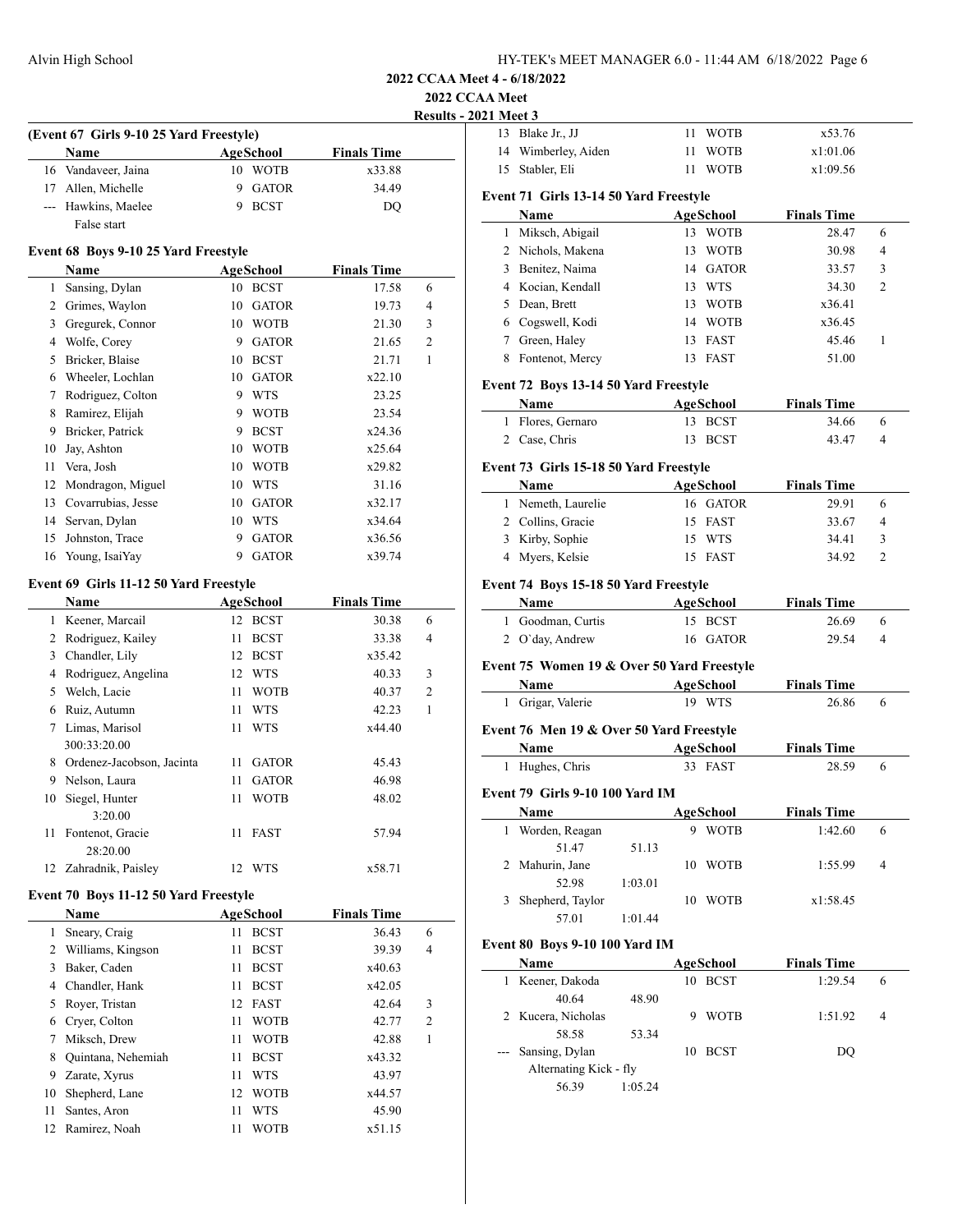## **2022 CCAA**

#### **Property** 2021

|   |                                                                                                                                                                                                                               |         |                  |                    | <b>Results</b> |
|---|-------------------------------------------------------------------------------------------------------------------------------------------------------------------------------------------------------------------------------|---------|------------------|--------------------|----------------|
|   | <b>Event 81 Girls 11-12 100 Yard IM</b>                                                                                                                                                                                       |         |                  |                    |                |
|   | Name                                                                                                                                                                                                                          |         | AgeSchool        | <b>Finals Time</b> |                |
|   | 1 Keener, Marcail                                                                                                                                                                                                             |         | 12 BCST          | 1:19.99            | 6              |
|   | 35.42                                                                                                                                                                                                                         | 44.57   |                  |                    |                |
|   | 2 Ruiz, Autumn                                                                                                                                                                                                                |         | 11 WTS           | 2:08.39            | $\overline{4}$ |
|   | 54.38                                                                                                                                                                                                                         | 1:14.01 |                  |                    |                |
|   | 3 Rodriguez, Angelina                                                                                                                                                                                                         |         | 12 WTS           | 3:02.45            | 3              |
|   | 1:23.19                                                                                                                                                                                                                       | 1:39.26 |                  |                    |                |
|   | Event 82 Boys 11-12 100 Yard IM                                                                                                                                                                                               |         |                  |                    |                |
|   | Name and the same state of the state of the state of the state of the state of the state of the state of the state of the state of the state of the state of the state of the state of the state of the state of the state of |         | <b>AgeSchool</b> | <b>Finals Time</b> |                |
|   | 1 Sneary, Craig                                                                                                                                                                                                               |         | 11 BCST          | 1:51.80            | 6              |
|   | 51.34                                                                                                                                                                                                                         | 1:00.46 |                  |                    |                |
|   | <b>Event 83 Girls 13-14 100 Yard IM</b>                                                                                                                                                                                       |         |                  |                    |                |
|   | <b>Name</b>                                                                                                                                                                                                                   |         | <b>AgeSchool</b> | <b>Finals Time</b> |                |
|   | 1 Nichols, Makena                                                                                                                                                                                                             |         | 13 WOTB          | 1:22.89            | 6              |
|   | 37.79                                                                                                                                                                                                                         | 45.10   |                  |                    |                |
|   | 2 Hamelmann, Elizabeth                                                                                                                                                                                                        |         | 13 GATOR         | 1:43.22            | 4              |
|   | 43.53                                                                                                                                                                                                                         | 59.69   |                  |                    |                |
|   | <b>Event 84 Boys 13-14 100 Yard IM</b>                                                                                                                                                                                        |         |                  |                    |                |
|   | Name $\qquad \qquad$                                                                                                                                                                                                          |         | AgeSchool        | <b>Finals Time</b> |                |
|   | 1 Rodriguez, Sergio                                                                                                                                                                                                           |         | 13 BCST          | 1:22.66            | 6              |
|   | 39.19                                                                                                                                                                                                                         | 43.47   |                  |                    |                |
|   | 2 Flores, Gernaro                                                                                                                                                                                                             |         | 13 BCST          | 1:35.68            | 4              |
|   | 47.89                                                                                                                                                                                                                         | 47.79   |                  |                    |                |
|   | <b>Event 85 Girls 15-18 100 Yard IM</b>                                                                                                                                                                                       |         |                  |                    |                |
|   |                                                                                                                                                                                                                               |         |                  |                    |                |
|   | <b>Name</b>                                                                                                                                                                                                                   |         | AgeSchool        | <b>Finals Time</b> |                |
|   | 1 Ryman, Nicole                                                                                                                                                                                                               |         | 15 BCST          | 1:13.62            | 6              |
|   | 32.80                                                                                                                                                                                                                         | 40.82   | 16 WOTB          | 1:15.57            | 4              |
|   | 2 Dean, Kendall<br>34.11                                                                                                                                                                                                      | 41.46   |                  |                    |                |
|   | 3 Myers, Kelsie                                                                                                                                                                                                               |         | 15 FAST          | 1:27.77            | 3              |
|   | 41.45                                                                                                                                                                                                                         | 46.32   |                  |                    |                |
|   |                                                                                                                                                                                                                               |         |                  |                    |                |
|   | Event 86 Boys 15-18 100 Yard IM                                                                                                                                                                                               |         |                  |                    |                |
|   | Name                                                                                                                                                                                                                          |         | AgeSchool        | <b>Finals Time</b> |                |
|   | 1 Goodman, Curtis                                                                                                                                                                                                             |         | 15 BCST          | 1:17.94            | 6              |
|   | 34.81                                                                                                                                                                                                                         | 43.13   |                  |                    |                |
|   | Event 89 Girls 9-10 100 Yard Freestyle                                                                                                                                                                                        |         |                  |                    |                |
|   | Name                                                                                                                                                                                                                          |         | <b>AgeSchool</b> | <b>Finals Time</b> |                |
|   | 1 Rodriguez, Kaitlyn                                                                                                                                                                                                          |         | 10 WTS           | 1:27.85            | 6              |
|   | 39.84                                                                                                                                                                                                                         | 48.01   |                  |                    |                |
|   |                                                                                                                                                                                                                               |         |                  |                    |                |
|   | Event 90 Boys 9-10 100 Yard Freestyle                                                                                                                                                                                         |         |                  |                    |                |
|   | Name                                                                                                                                                                                                                          |         | <b>AgeSchool</b> | <b>Finals Time</b> |                |
|   | 1 Grimes, Waylon                                                                                                                                                                                                              |         | 10 GATOR         | 1:39.28            | 6              |
|   | 2 Bellomy, Sean                                                                                                                                                                                                               |         | 10 GATOR         | 1:39.98            | 4              |
|   | 50.21                                                                                                                                                                                                                         | 49.77   |                  |                    |                |
|   | 3 Wheeler, Lochlan                                                                                                                                                                                                            |         | 10 GATOR         | x2:05.02           |                |
|   | 55.30                                                                                                                                                                                                                         | 1:09.72 |                  |                    |                |
|   | Event 92 Boys 11-12 200 Yard Freestyle                                                                                                                                                                                        |         |                  |                    |                |
|   | Name                                                                                                                                                                                                                          |         | <b>AgeSchool</b> | <b>Finals Time</b> |                |
| 1 | Royer, Tristan                                                                                                                                                                                                                |         | 12 FAST          | 3:35.15            | 6              |
|   | 47.86                                                                                                                                                                                                                         | 58.65   | 59.07            | 49.57              |                |
|   |                                                                                                                                                                                                                               |         |                  |                    |                |
|   |                                                                                                                                                                                                                               |         |                  |                    |                |

| <b>AA Meet</b><br><b>)21 Meet 3</b> |                                                   |         |                         |                     |                      |                    |   |
|-------------------------------------|---------------------------------------------------|---------|-------------------------|---------------------|----------------------|--------------------|---|
|                                     | 2 Miksch, Drew                                    |         | 11                      | WOTB                |                      | 3:37.08            | 4 |
|                                     | 42.55                                             | 51.76   |                         | 56.12               | 1:06.65              |                    |   |
| 3                                   | Yarbrough, Donald                                 |         |                         | 12 WOTB             |                      | 3:44.18            | 3 |
|                                     | 49.15                                             | 57.70   |                         | 55.58               | 1:01.75              |                    |   |
|                                     |                                                   |         |                         |                     |                      |                    |   |
|                                     | Event 94 Boys 13-14 200 Yard Freestyle<br>Name    |         |                         | <b>AgeSchool</b>    |                      | <b>Finals Time</b> |   |
| 1                                   | Flores, Gernaro                                   |         |                         | 13 BCST             |                      | 2:42.45            | 4 |
|                                     | 37.77                                             | 43.64   |                         | 43.02               | 38.02                |                    |   |
|                                     | 2 Hillman, Andrew                                 |         |                         | 13 WOTB             |                      | 2:51.24            | 6 |
|                                     | 38.95                                             | 44.58   |                         | 43.07               | 44.64                |                    |   |
|                                     |                                                   |         |                         |                     |                      |                    |   |
|                                     | Event 95 Girls 15-18 200 Yard Freestyle           |         |                         |                     |                      |                    |   |
|                                     | Name                                              |         |                         | <b>AgeSchool</b>    |                      | <b>Finals Time</b> |   |
|                                     | 1 Ryman, Nicole                                   |         |                         | 15 BCST             |                      | 2:30.08            | 6 |
|                                     | 34.14                                             | 39.00   |                         | 39.60               | 37.34                |                    |   |
|                                     | Event 99 Girls 8 & Under 100 Yard Freestyle Relay |         |                         |                     |                      |                    |   |
|                                     | Team                                              |         |                         | <b>Relay</b>        |                      | <b>Finals Time</b> |   |
| 1                                   | <b>WTS</b>                                        |         |                         | A                   |                      | 1:30.80            | 8 |
|                                     | 1) Watts, Landry 8                                |         |                         | 2) Watts, Sawyer 8  |                      |                    |   |
|                                     | 3) Kirby, Blair 8                                 |         |                         | 4) Matula, Henley 8 |                      |                    |   |
|                                     | 46.59                                             | 44.21   |                         |                     |                      |                    |   |
|                                     | 2 GATOR                                           |         |                         | A                   |                      | 1:43.15            | 4 |
|                                     | 1) Sanchez, Emily 8                               |         | 2) Wheeler, Alexandra 8 |                     |                      |                    |   |
|                                     | 3) Wedgmann, Meredith 7                           |         |                         | 4) Tremont, Emmy 8  |                      |                    |   |
|                                     | 52.76                                             | 50.39   |                         |                     |                      |                    |   |
|                                     | 3 GATOR                                           |         |                         | B                   |                      | x2:38.87           |   |
|                                     | 1) Young, Ife 6                                   |         |                         | 2) Cole, Ryann 6    |                      |                    |   |
|                                     | 3) Wedgman, Madilyn 5                             |         |                         | 4) Wisdom, Julia 6  |                      |                    |   |
|                                     | 1:23.78                                           | 1:15.09 |                         |                     |                      |                    |   |
|                                     | Event 100 Boys 8 & Under 100 Yard Freestyle Relay |         |                         |                     |                      |                    |   |
|                                     | Team                                              |         |                         | Relay               |                      | <b>Finals Time</b> |   |
| $\mathbf{1}$                        | <b>GATOR</b>                                      |         |                         | A                   |                      | 1:52.47            | 8 |
|                                     | 1) Guerra, Alexzander 7                           |         |                         |                     | 2) Mauerhan, Caleb 7 |                    |   |
|                                     | 3) Luna, Andrew 8                                 |         |                         | 4) Ho, Jason 7      |                      |                    |   |
|                                     | 55.30                                             | 57.17   |                         |                     |                      |                    |   |
| 2                                   | <b>BCST</b>                                       |         |                         | А                   |                      | 1:52.80            | 4 |
|                                     | 1) Morales, Owen 8                                |         |                         | 2) Flores, Marco 6  |                      |                    |   |
|                                     | 3) Landry, Briggs 7                               |         |                         | 4) Baker, Cole 8    |                      |                    |   |
|                                     | 1:14.20                                           | 38.60   |                         |                     |                      |                    |   |
|                                     | Event 101 Girls 9-10 100 Yard Freestyle Relay     |         |                         |                     |                      |                    |   |
|                                     | Team                                              |         |                         | Relay               |                      | <b>Finals Time</b> |   |
| 1                                   | <b>WOTB</b>                                       |         |                         | A                   |                      | 1:14.74            | 8 |
|                                     | 1) Miksch, Leah 9                                 |         |                         | 2) Smith, Avery 10  |                      |                    |   |
|                                     | 3) Tumlinson, Morgan 10                           |         |                         |                     | 4) Worden, Reagan 9  |                    |   |
|                                     |                                                   |         |                         |                     |                      |                    |   |

38.41 36.33

44.12 38.09

53.40 48.70

2 WOTB B x1:22.21 1) Mahurin, Jane 10 2) Craig, Annistyn 10 3) Glidden, Averie 10 4) Shepherd, Taylor 10

1) Tremont, Annabelle 10 2) Cuello, Mia 9 3) Allen, Michelle 9 4) Kidd, Madison 9

3 GATOR A 1:42.10 4